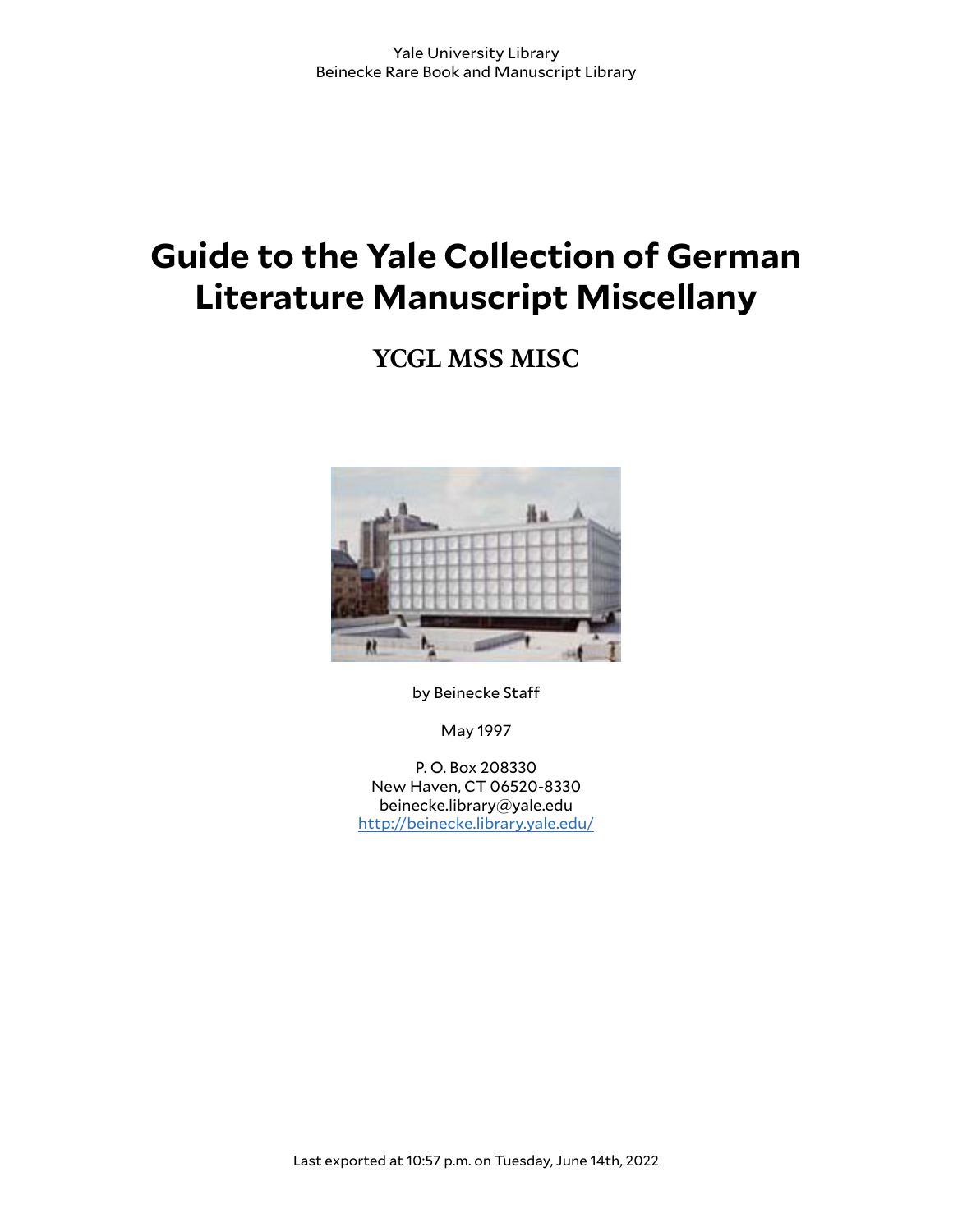## **Table of Contents**

| HELL, THEODOR, 1775-1856<br>$\sim$ 13 |  |
|---------------------------------------|--|
|                                       |  |
|                                       |  |
|                                       |  |
|                                       |  |
|                                       |  |
|                                       |  |
|                                       |  |
|                                       |  |
|                                       |  |
|                                       |  |
|                                       |  |
|                                       |  |
|                                       |  |
|                                       |  |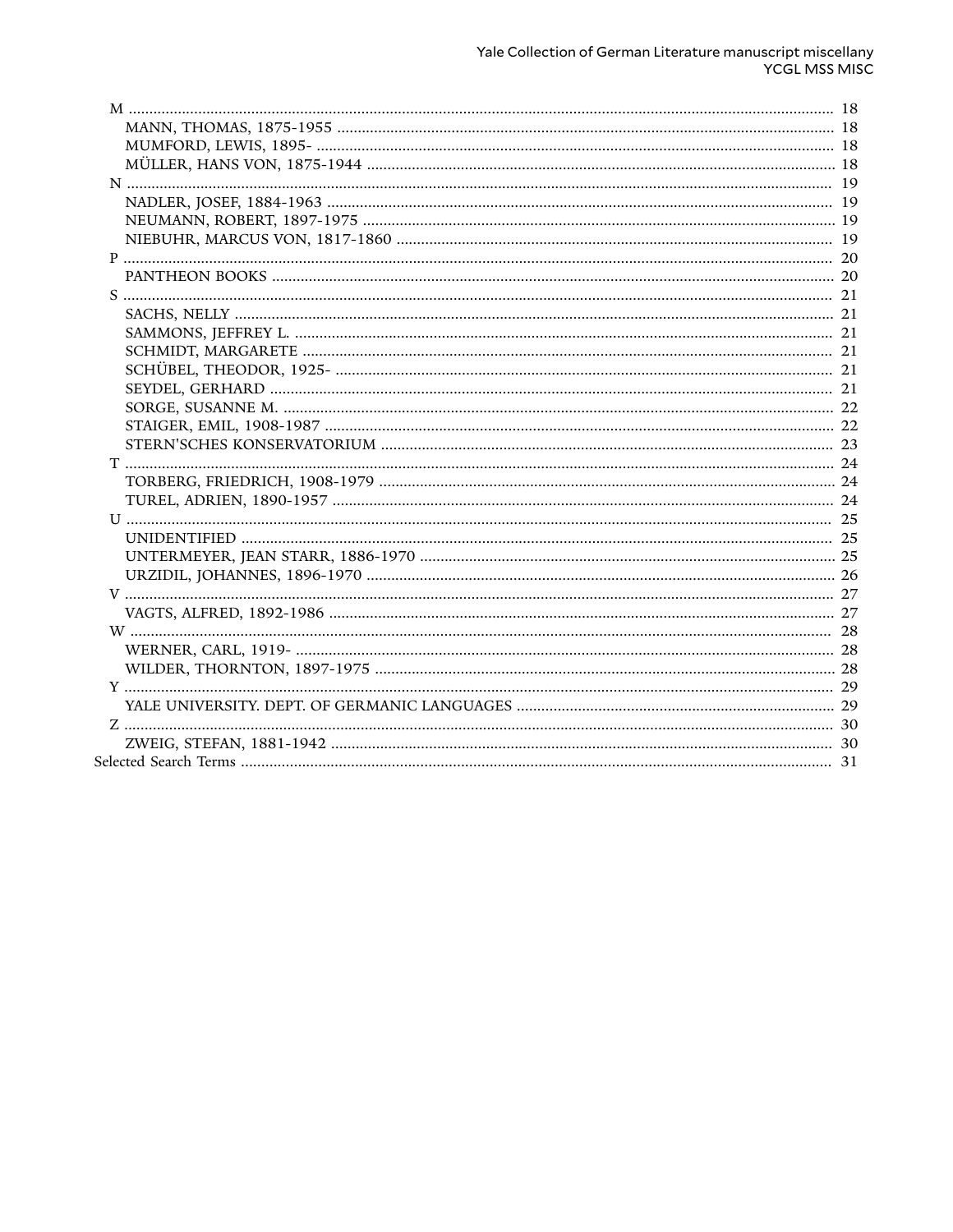## <span id="page-3-0"></span>**Collection Overview**

| <b>REPOSITORY:</b> Beinecke Rare Book and Manuscript Library<br>P.O. Box 208330<br>New Haven, CT 06520-8330<br>beinecke.library@yale.edu<br>http://beinecke.library.yale.edu/                             |
|-----------------------------------------------------------------------------------------------------------------------------------------------------------------------------------------------------------|
| <b>CALL NUMBER: YCGL MSS MISC</b>                                                                                                                                                                         |
| <b>CREATOR:</b> Beinecke Rare Book and Manuscript Library                                                                                                                                                 |
| <b>TITLE:</b> Yale Collection of German Literature manuscript miscellany                                                                                                                                  |
| <b>DATES:</b> [ca. 1700-ongoing]                                                                                                                                                                          |
| <b>LANGUAGE:</b> Materials in German, English, and French.                                                                                                                                                |
| <b>SUMMARY:</b> Single manuscripts and small groups of manuscripts, including literary<br>manuscripts, letters, and other documents. Materials are grouped under<br>headings by author or corporate name. |
| <b>ONLINE FINDING AID:</b> To cite or bookmark this finding aid, please use the following link: https://<br>hdl.handle.net/10079/fa/beinecke.ycglmisc                                                     |

## <span id="page-3-1"></span>**Requesting Instructions**

To request items from this collection for use in the Beinecke Library reading room, please use the request links in the HTML version of this finding aid, available at [https://hdl.handle.net/10079/fa/](https://hdl.handle.net/10079/fa/beinecke.ycglmisc) [beinecke.ycglmisc.](https://hdl.handle.net/10079/fa/beinecke.ycglmisc)

To order reproductions from this collection, please send an email with the call number, box number(s), and folder number(s) to [beinecke.images@yale.edu.](mailto:beinecke.images@yale.edu)

Key to the container abbreviations used in the PDF finding aid:

b. box f. folder

## <span id="page-3-2"></span>**Administrative Information**

## <span id="page-3-3"></span>**Immediate Source of Acquisition**

Ongoing collection of documents acquired by gift and purchase from various sources. Source information is recorded on the folders. For further information, consult the appropriate curator.

## <span id="page-3-4"></span>**Conditions Governing Access**

The materials are open for research.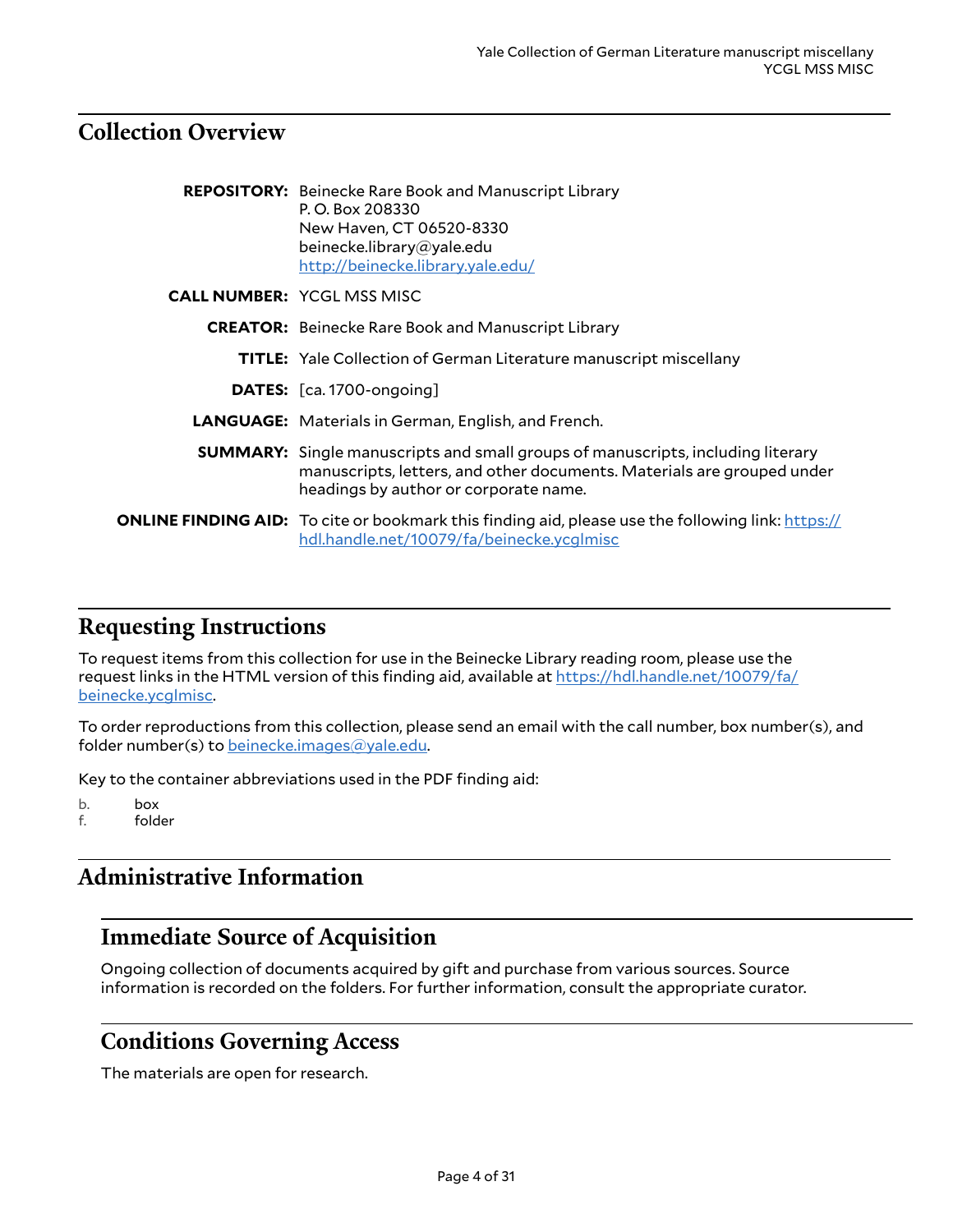## <span id="page-4-0"></span>**Conditions Governing Use**

The German Literature Collection Manuscript Miscellany is the physical property of the Beinecke Rare Book and Manuscript Library, Yale University. Literary rights, including copyright, belong to the authors or their legal heirs and assigns. For further information, consult the appropriate curator.

## <span id="page-4-1"></span>**Preferred Citation**

[Author], [Item Title]. Yale Collection of German Literature Manuscript Miscellany. Beinecke Rare Book and Manuscript Library, Yale University.

## <span id="page-4-2"></span>**Processing Information**

This finding aid is updated periodically to account for new materials that have been added to the Miscellany. The date of the most recent update is noted on the title page. For information on material that may have been incorporated into the Miscellany since the last update, please consult the Public Service Desk.

## <span id="page-4-3"></span>**Scope and Contents**

This finding aid encompasses single manuscripts and small groups of manuscripts acquired by the Beinecke Library from various sources and at various times, which the Library has chosen to describe here rather than as separate entries in Yale University Library's on-line Public Access Catalog (Orbis). These materials include literary manuscripts, individual or small groups of letters, and single documents. Materials are grouped under headings for author or other personal or corporate name to which they most closely relate. Items of unidentified authorship are grouped separately under "Unidentified" at the end of the finding aid.

Items in this collection cataloged prior to 2021 were assigned group and item numbers (for example, Grp 115, Item F-1). This system was discontinued in 2021, with previously assigned group and item numbers retained as the folder number.

This list is ongoing, and it is subject to revision as new materials are acquired and, on occasion, as groups of manuscripts are removed and cataloged separately as artificial collections. When materials are removed and reclassified, a cross reference to the new call number is placed in the list. In addition to newly received items, which have been described using current cataloging standards, this finding aid contains previously cataloged material. Descriptions for the latter items have been transcribed from card sets in the Manuscript Catalog.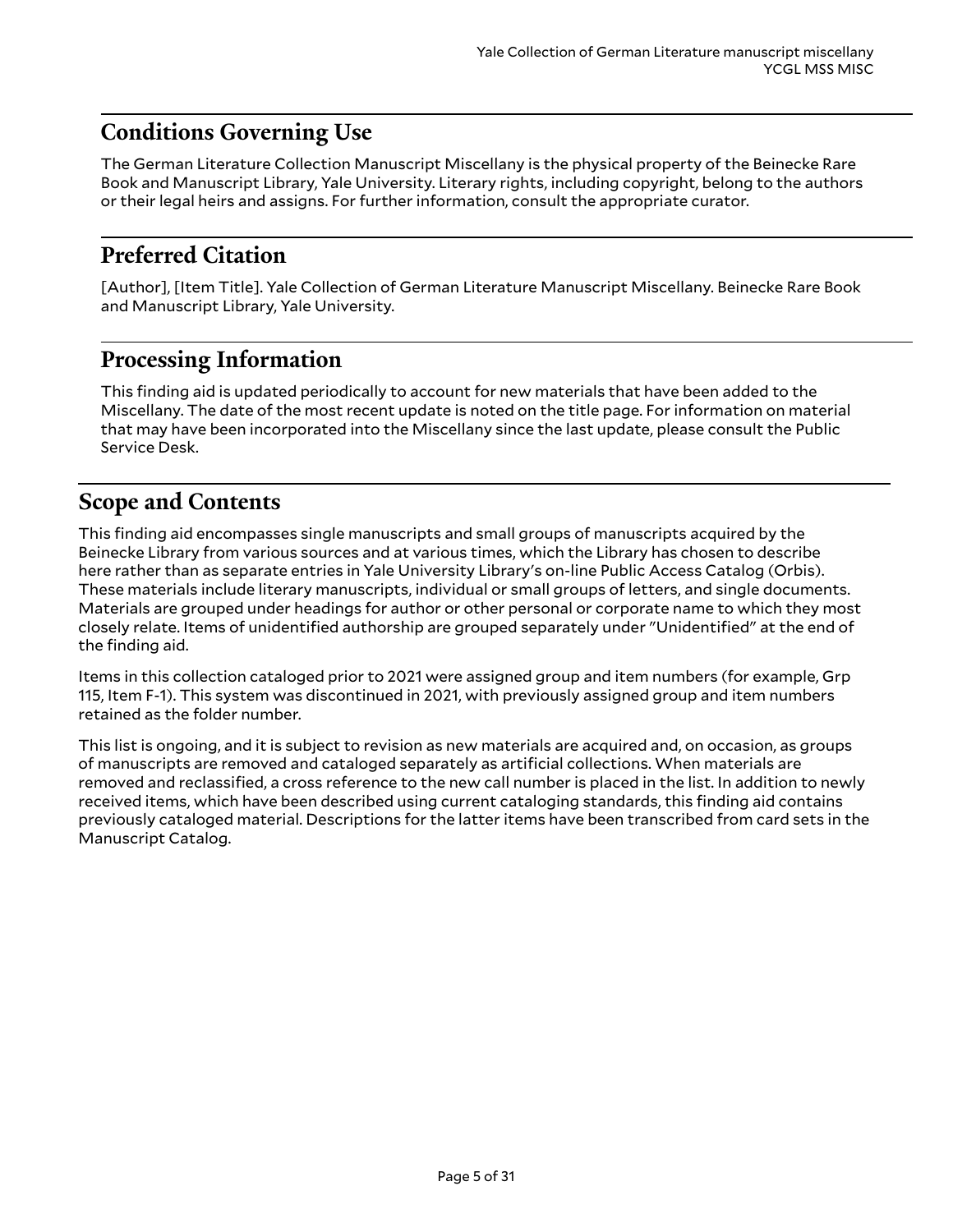## <span id="page-5-1"></span><span id="page-5-0"></span>**Collection Contents A**

<span id="page-5-3"></span><span id="page-5-2"></span>ADLER, H. G.

| b. 2, f. GROUP 36,<br>$F-1$ | Poems<br>11 items.<br>Adler, H. G., 1910-1988                                                                                                                                                                                                                                                                                                                                                                                                             | undated    |
|-----------------------------|-----------------------------------------------------------------------------------------------------------------------------------------------------------------------------------------------------------------------------------------------------------------------------------------------------------------------------------------------------------------------------------------------------------------------------------------------------------|------------|
|                             | Poems, typescript carbon, with a few manuscript corrections. Poems are<br>titled: "Ankunft bis hierher," "Tief ins Gedächtnis gehängt," "Wie ist es<br>zu fassen: wir sind dabei," "Dies einmal sagen," "Du, dein ganzes Gesetz,"<br>"Glückliche Reise," "Verheissung aus Gedächtnis und Stillstand," "Dies gilt<br>und bleibt immer vergangen," "Das Moos der Trauer," "Im Anfang schuf," and<br>"Wohin? was wir uns erwarten."<br>Accession: 20000706-i |            |
|                             | ANTON ULRICH, HERZOG VON BRAUNSCHWEIG-WOLFENBÜTTEL, 1633-1714                                                                                                                                                                                                                                                                                                                                                                                             |            |
| b. 2, f. GROUP 12,<br>$F-1$ | Note: Braunschweig<br>1 item $(1 p. )$ ; 10 x 16 cm.<br>German<br>Anton Ulrich, Herzog von Braunschweig-Wolfenbüttel, 1633-1714                                                                                                                                                                                                                                                                                                                           | 1708 Aug 7 |
|                             | ANS: "Die Closterstube kan hievon eyne Verordnung machen."                                                                                                                                                                                                                                                                                                                                                                                                |            |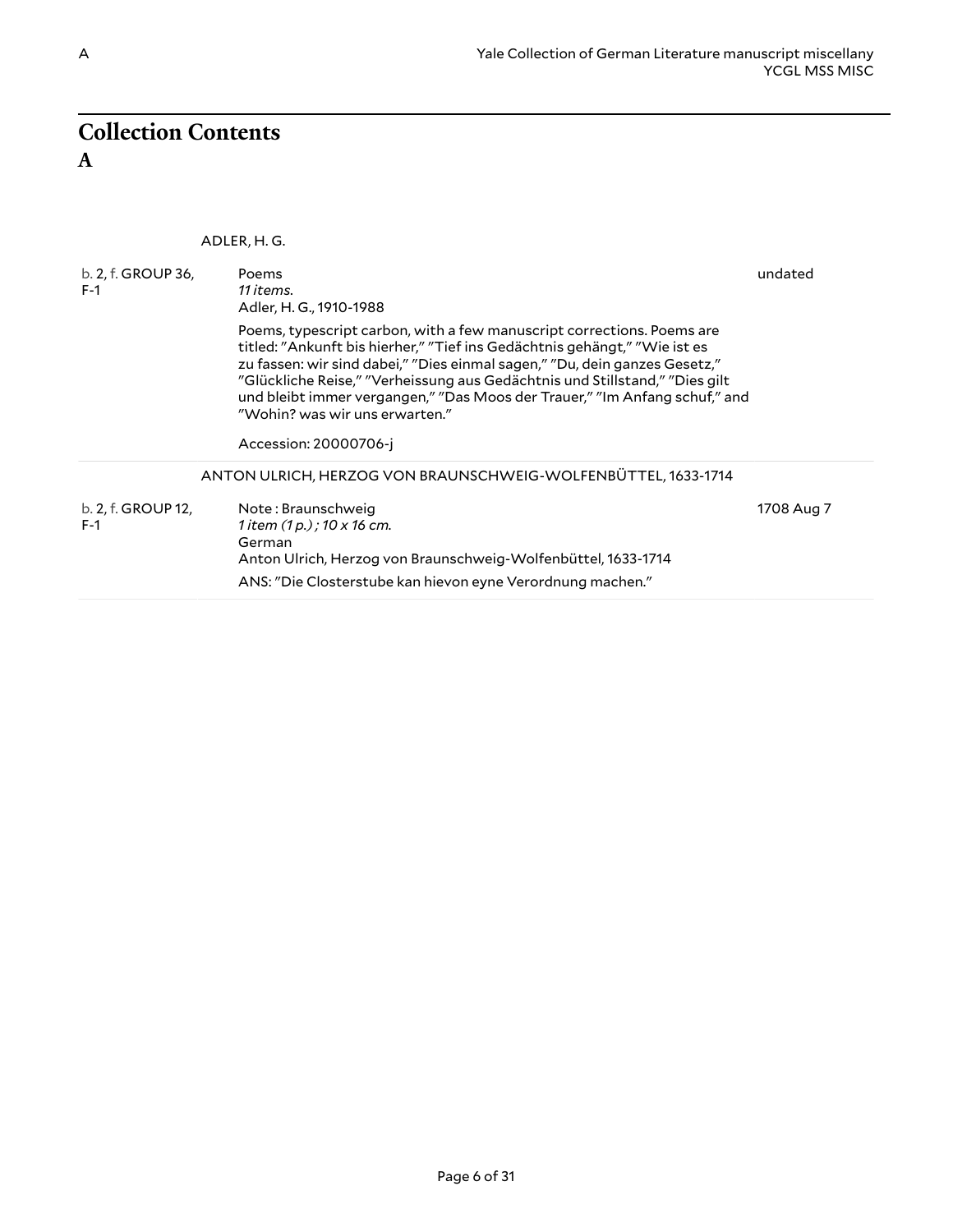### <span id="page-6-0"></span>**B**

#### <span id="page-6-2"></span><span id="page-6-1"></span>BINDING, RUDOLF GEORG, 1867-1938

<span id="page-6-4"></span><span id="page-6-3"></span>

| b. 2, f. GROUP 26,<br>$F-1$ | Letter: Starnberg, to Kurt von Faber du Faur<br>1 item $(3 p.)$ ; 23 cm.<br>German<br>Binding, Rudolf Georg, 1867-1938                                                  | [19] 37 Apr 4 |
|-----------------------------|-------------------------------------------------------------------------------------------------------------------------------------------------------------------------|---------------|
|                             | ALS thanking Faber du Faur for his hospitality.                                                                                                                         |               |
|                             | BRECHT, BERTOLT, 1898-1956                                                                                                                                              |               |
| b. 2, f. GROUP 13,<br>$F-1$ | "An die Nachgeborenen"<br>1 item (2 p.) ; 28 cm.<br>Brecht, Bertolt, 1898-1956                                                                                          | undated       |
|                             | Poem, typescript carbon.                                                                                                                                                |               |
|                             | BROCH, HERMANN, 1886-1951                                                                                                                                               |               |
| b. 3, f. GROUP 41,<br>$F-1$ | Letter: One Evelyn Place, Princeton, N.J., to [Hans Georg Franz]<br>Aschaffenburg<br>1 item (1 p.) ; 18 cm.<br>German<br>Broch, Hermann, 1886-1951                      | 1946 Oct 20   |
|                             | TLS to Aschaffenburg, whose pen name was George Amberg, regarding The<br>Death of Virgil, and mentioning Erich Kahler.                                                  |               |
|                             | Accession: 20050726-h                                                                                                                                                   |               |
|                             | BROD, MAX, 1884-1968                                                                                                                                                    |               |
| b. 1, f. GROUP 5,<br>$F-1$  | Letters: Tel Aviv, to Hans Demetz<br>4 items.<br>German<br>Brod, Max, 1884-1968                                                                                         | 1962-63       |
|                             | Three TLS and one ALS mentioning his autobiography, his novel Mira, a Kafka<br>conference, and Felix Weltsch, Hugo Bergmann, Ernst Taussig, Rudolf Fuchs<br>and others. |               |
|                             | Accession: 19911210-b                                                                                                                                                   |               |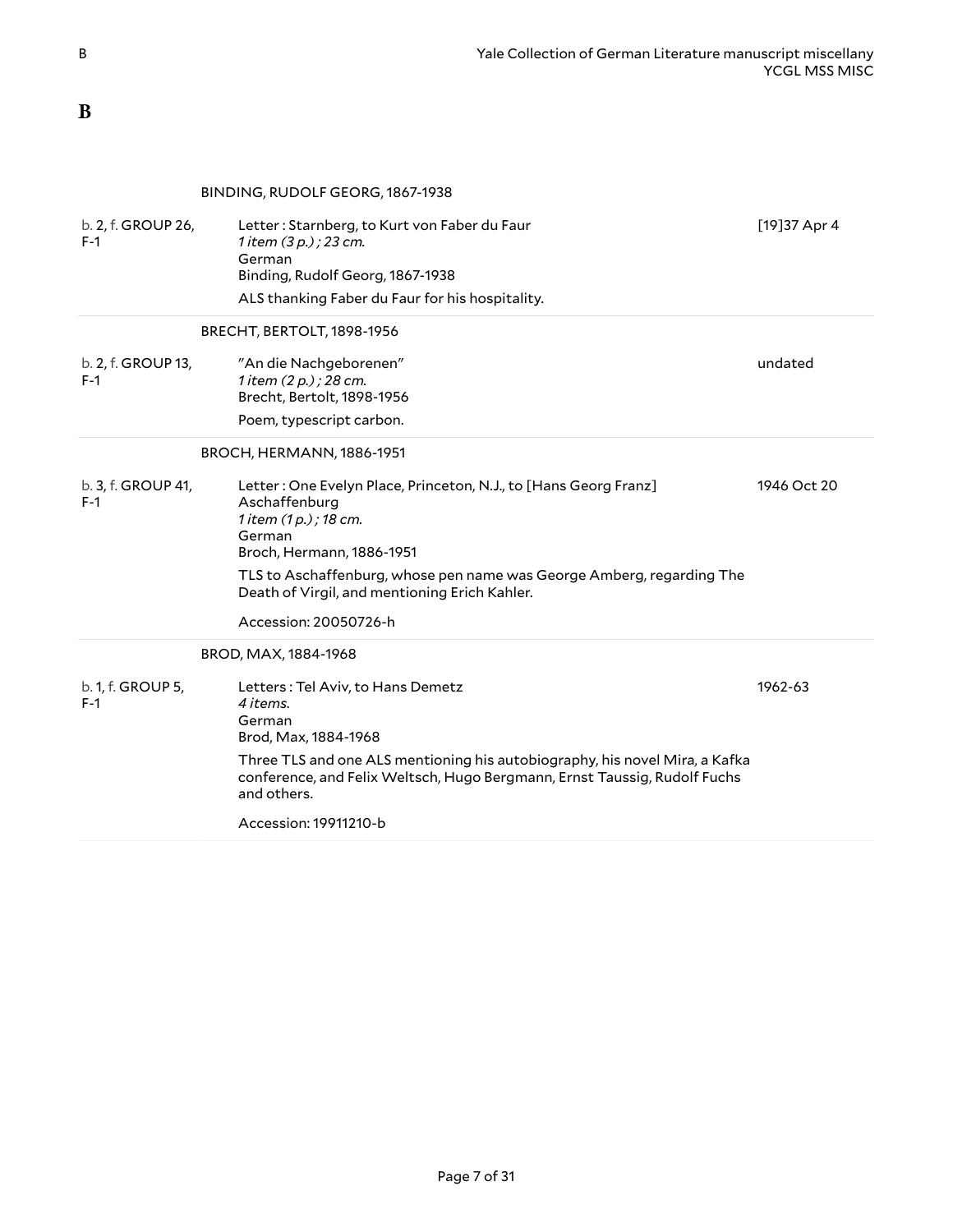## <span id="page-7-0"></span>**C**

#### <span id="page-7-1"></span>CLAUDY, FRANK, 1844-1919

<span id="page-7-2"></span>

| b. 3, f. GROUP 37,<br>$F-1-3$ | Papers relating to "Prince Constant"<br>34 items.<br>Claudy, Frank, 1844-1919                                                                                                                                                                                                                                                                                                                                                                                                                                                                                                                                         | 1907-31, undated |
|-------------------------------|-----------------------------------------------------------------------------------------------------------------------------------------------------------------------------------------------------------------------------------------------------------------------------------------------------------------------------------------------------------------------------------------------------------------------------------------------------------------------------------------------------------------------------------------------------------------------------------------------------------------------|------------------|
|                               | Drafts, notes and photographs relating to an 8-act play first performed on<br>"Dec. 28, 1908." Two holograph drafts of play, one corrected and undated<br>and one "Rewritten and remodeled" in April 1907, in notebook, with four<br>printed advertisements for performances dating from 1909-13 tipped in.<br>Loose notes include two holograph manuscripts, one titled "Prolog," one<br>typescript carbon fragment and one autograph note, dated April 21, 1931,<br>signed "Carl H. Claudy." Twenty-seven photographs of stage sets, some<br>attributed to C. H. Claudy, and two photographs of groups of children. |                  |
|                               | CORRINTH, CURT, 1894-1960                                                                                                                                                                                                                                                                                                                                                                                                                                                                                                                                                                                             |                  |
| b. 3, f. GROUP 43,<br>$F-1$   | Note: Hartelangenvorwerk bei Löwenberg/Schles[ien], to an unidentified<br>recipient<br>1 item (1 p.) ; 9 x 11 cm.<br>Corrinth, Curt, 1894-1960                                                                                                                                                                                                                                                                                                                                                                                                                                                                        | 1923 Jan 4       |
|                               | ANS to "Herr Doktor" expressing thanks for a financial gift.                                                                                                                                                                                                                                                                                                                                                                                                                                                                                                                                                          |                  |
|                               | Removed from: Gift by Curt Corrinth (Berlin: Budeju, 1923).                                                                                                                                                                                                                                                                                                                                                                                                                                                                                                                                                           |                  |
|                               | Accession: 20020719-k                                                                                                                                                                                                                                                                                                                                                                                                                                                                                                                                                                                                 |                  |
|                               |                                                                                                                                                                                                                                                                                                                                                                                                                                                                                                                                                                                                                       |                  |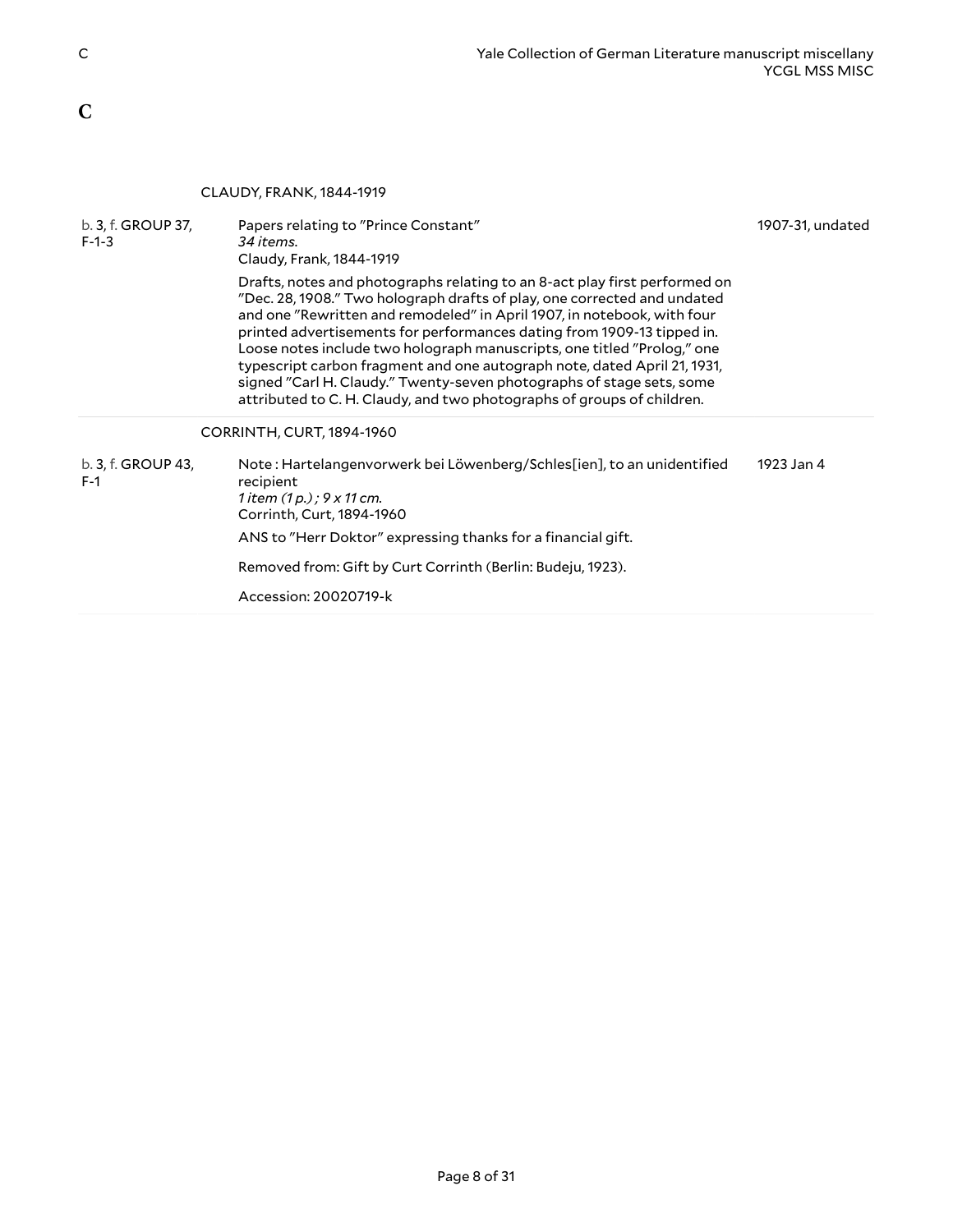#### <span id="page-8-1"></span>EWALD, JOHANN JOACHIM, 1727-

| b. 2, f. GROUP 14,<br>$F-1$ | Letter: to an indentified recipient<br>1 item (2 p.) ; 24 cm.<br>German<br>Ewald, Johann Joachim, 1727-                                                                        | [1757?] |
|-----------------------------|--------------------------------------------------------------------------------------------------------------------------------------------------------------------------------|---------|
|                             | ALS mentioning Gottlieb Wilhelm Rabener ("Steuersekretaer" at Dresden)<br>and Christian Ludwig von Hagedorn ("Legationsrat und Generaldirektor der<br>Kunstgalerie, Dresden"). |         |
|                             | Includes note in contemporary hand: "1757. H. Ewald."                                                                                                                          |         |

<span id="page-8-0"></span>**E**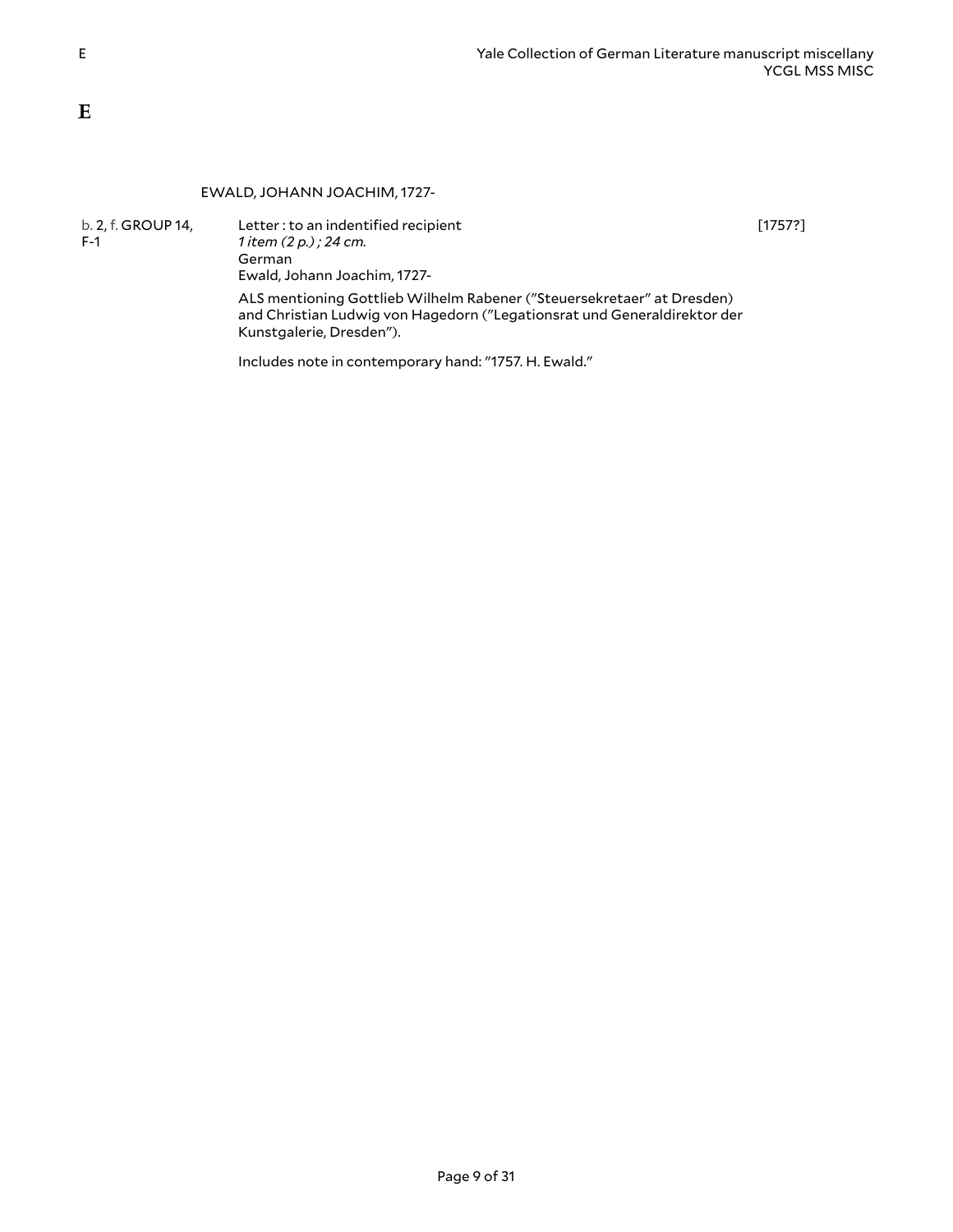### <span id="page-9-0"></span>**F**

### <span id="page-9-2"></span><span id="page-9-1"></span>FÖRSTER-NIETZSCHE, ELISABETH, 1846-1935

<span id="page-9-4"></span><span id="page-9-3"></span>

| b. 2, f. GROUP 15,<br>$F-1$ | Letter: Nietzsche-Archiv, Weimer, to an unidentified recipient<br>1 item $(4 p.)$ ; 22 cm.<br>German<br>Förster-Nietzsche, Elisabeth, 1846-1935                                                                                                                  | 1898 May 27 |
|-----------------------------|------------------------------------------------------------------------------------------------------------------------------------------------------------------------------------------------------------------------------------------------------------------|-------------|
|                             | ALS to "Sehr geehrter Herr" concerning publication of her brother's works,<br>particularly translations in England.                                                                                                                                              |             |
|                             | <b>FRANCKE, KUNO, 1855-1930</b>                                                                                                                                                                                                                                  |             |
| b. 2, f. GROUP 16,<br>$F-1$ | Letter : The Germanic Museum of Harvard University, Cambridge, Mass., to<br>[Andrew J.?] Onderdonk<br>1 item (3 leaves) ; 20 cm.<br>Francke, Kuno, 1855-1930                                                                                                     | 1912 Jun 1  |
|                             | ALS concerning the identity of an unauthorized 1761 reprint of Magnus<br>Gottfried Lichtwer's Vier Bücher Aesopischer Fabeln (1748).                                                                                                                             |             |
|                             | Removed from Auserlesene, verbesserte Fabeln und Erzählungen by Magnus<br>Gottfried Lichtwer (Greifswald und Leipzig, 1761).                                                                                                                                     |             |
|                             | FREDERICK III, GERMAN EMPEROR, 1831-1888                                                                                                                                                                                                                         |             |
| b. 3, f. GROUP 39,<br>$F-1$ | Letter: to Voltaire<br>1 item (1 folded sheet) ; 29 cm.<br>Multiple languages; English; German                                                                                                                                                                   | 1882        |
|                             | In French and German.                                                                                                                                                                                                                                            |             |
|                             | Frederick, German Emperor, III, 1831-1888                                                                                                                                                                                                                        |             |
|                             | ALS from Frederick III to Voltaire, in French, mentioning the Duke of Richelieu<br>and Duke of Cumberland. Accompanied by ALS in German from R.[obert?]<br>Dohme, dated "3 Juli 1882," to "Hochgeehrter Herr Graf," note in unidentified<br>hand, and two seals. |             |
|                             | Accession: 20000103-m                                                                                                                                                                                                                                            |             |
|                             | <b>FREY, EGON, 1892-</b>                                                                                                                                                                                                                                         |             |
| b. 3, f. GROUP<br>40, F-1   | Corrections and annotations relating to Schakal: ein Kampf um die Zukunft: 1963 Mar<br>Roman<br>4 items.<br>German<br>Frey, Egon, 1892-1972                                                                                                                      |             |
|                             | Manuscript fragments, typescript carbon.                                                                                                                                                                                                                         |             |
|                             | Removed from Schakal: ein Kampf um die Zukunft: Roman (Hamburg:<br>Gebrüder Enoch, 1924).                                                                                                                                                                        |             |
|                             | Accession: 20051003-h                                                                                                                                                                                                                                            |             |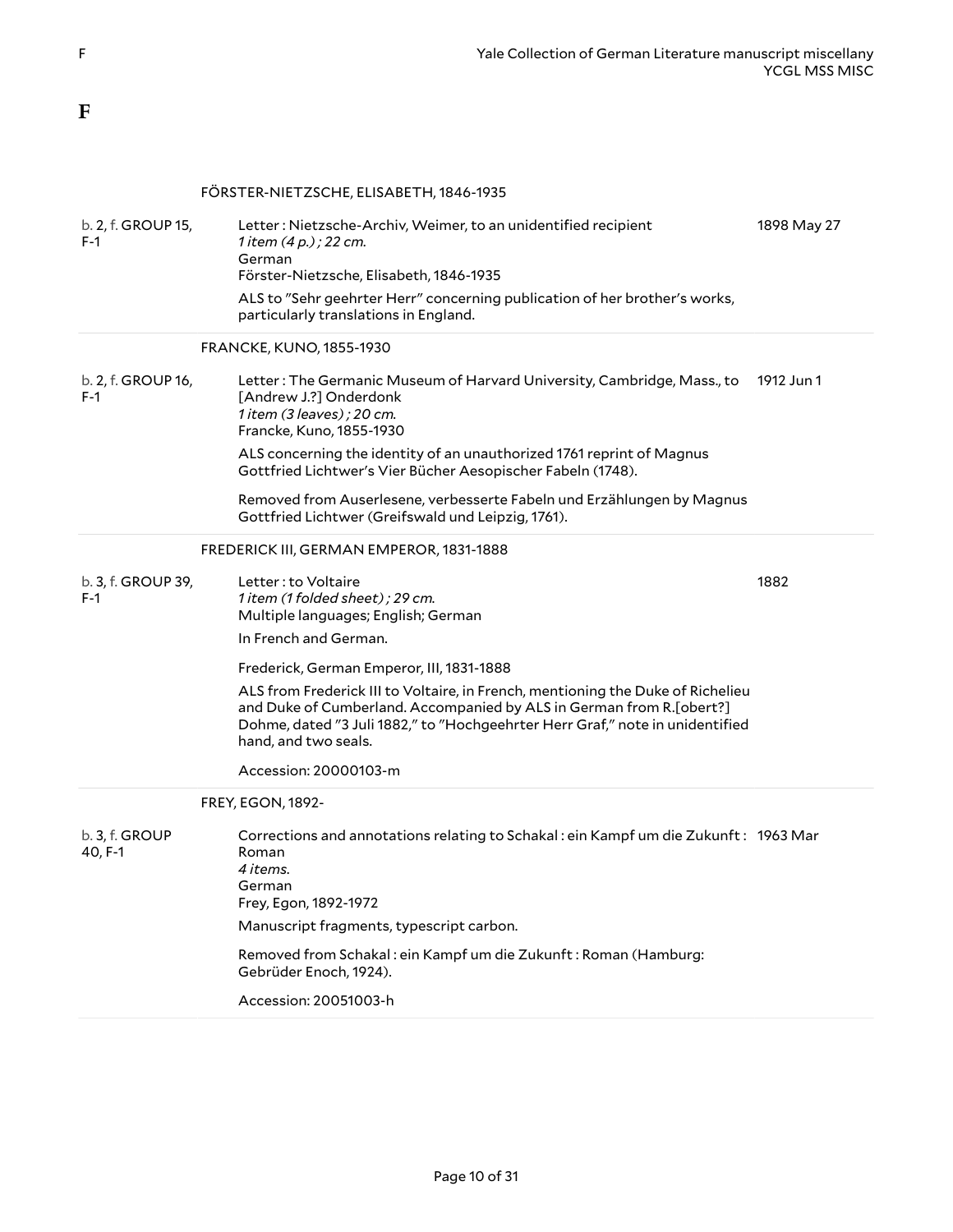<span id="page-10-1"></span><span id="page-10-0"></span>

|                             | FREY, EGON, 1892- (continued)                                                                                  |                 |
|-----------------------------|----------------------------------------------------------------------------------------------------------------|-----------------|
|                             |                                                                                                                |                 |
| b. 3, f. GROUP<br>40, F-2   | Corrections and annotations relating to Der Zensor: Erzählungen<br>2 items.<br>German<br>Frey, Egon, 1892-1972 | 1962, 1969      |
|                             | List of corrections and annotations and manuscript notes, typescript and<br>holograph.                         |                 |
|                             | Removed from Der Zensor: Erzählungen (Hamburg: Gebrüder Enoch, 1922.                                           |                 |
|                             | Accession: 20051003-g                                                                                          |                 |
|                             | FRIEDLAENDER, MAX, 1852-1934                                                                                   |                 |
| b. 4, f. GROUP<br>$52, F-1$ | Letter: to Gustav Gruener, New Haven<br>1 postcard.<br>German<br>Friedlaender, Max, 1852-1934                  | 1922 October 12 |
|                             | Brief autograph letter, signed, referring to Goethe, with an unidentified<br>music quotation.                  |                 |
|                             | Source unknown.                                                                                                |                 |
|                             | Accession: 46325                                                                                               |                 |
|                             | FUNCK, HEINRICH CHRISTIAN, 1771-1839<br>Funck, Heinrich Christian, 1771-1839                                   |                 |
| b.5, f.1                    | Letter: Gefrees, to a forestry official<br>German                                                              | 1837 July 8     |
|                             | Material in German.                                                                                            |                 |
|                             | Funck, Heinrich Christian, 1771-1839                                                                           |                 |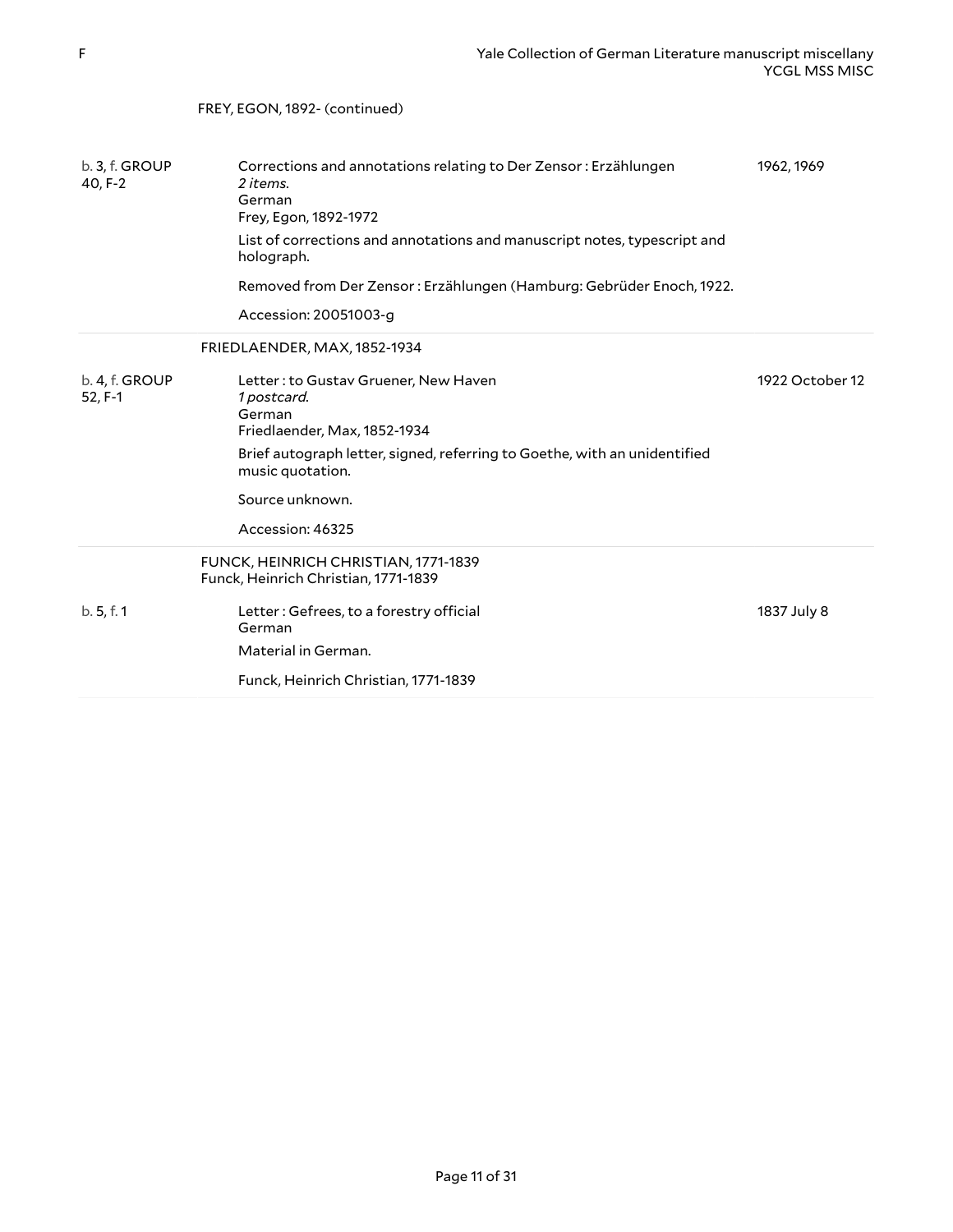<span id="page-11-0"></span>**G**

<span id="page-11-4"></span><span id="page-11-3"></span><span id="page-11-2"></span><span id="page-11-1"></span>

|                             | <b>GEIRINGER, GERTRUDE</b>                                                                                                                                                          |               |
|-----------------------------|-------------------------------------------------------------------------------------------------------------------------------------------------------------------------------------|---------------|
| b. 4, f. GROUP<br>54, F-1   | Photograph of Richard Beer-Hofmann<br>1 photograph: b & w; 18 cm.<br>Geiringer, Gertrude                                                                                            | $[1934$ fall] |
|                             | Photograph of Beer-Hofmann at Altaussee, Austria.                                                                                                                                   |               |
|                             | Former call number: Zg20 Mss G31                                                                                                                                                    |               |
|                             | GERSTÄCKER, FRIEDRICH, 1816-1872                                                                                                                                                    |               |
| b. 2, f. GROUP 17,<br>$F-1$ | Letter: Gotha, to Herr Reichardt<br>1 item $(2 p. )$ ; 21 cm.<br>German<br>Gerstäcker, Friedrich, 1816-1872                                                                         | 1865 Oct 21   |
|                             | ALS requesting a decision on publication in the Herald of a work entitled<br>"Nach 15 Jahren" by an unnamed friend, and stating the conditions under<br>which it may be published.  |               |
|                             | Removed from Der deutschen Auswanderer Fahrten und Schicksale by<br>Friedrich Gerstäcker (Leipzig: F. A. Brockhaus, 1847).                                                          |               |
|                             | GOLL, YVAN, 1891-1950                                                                                                                                                               |               |
| b. 2, f. GROUP 18,<br>$F-1$ | "Auction Sale in New Hampshire"<br>1 item (2 leaves); 28 cm.<br>Goll, Yvan, 1891-1950                                                                                               | undated       |
|                             | Poem, typescript, signed.                                                                                                                                                           |               |
|                             | GRASS, GÜNTER, 1927-                                                                                                                                                                |               |
| b. 2, f. GROUP 33,<br>$F-1$ | Letter: Friedenau, am, Niedstrasse 13, D-1000 Berlin 41, to Joan Davies, 21<br>West 26th Street, New York, NY 10010<br>1 item (1 p.) ; 30 cm.<br>German<br>Grass, Günter, 1927-2015 | 1990 May 28   |
|                             | TLS recommending Gerhard Köpf, and mentioning Helen Wolff.                                                                                                                          |               |
|                             | Accession: 19981201-a                                                                                                                                                               |               |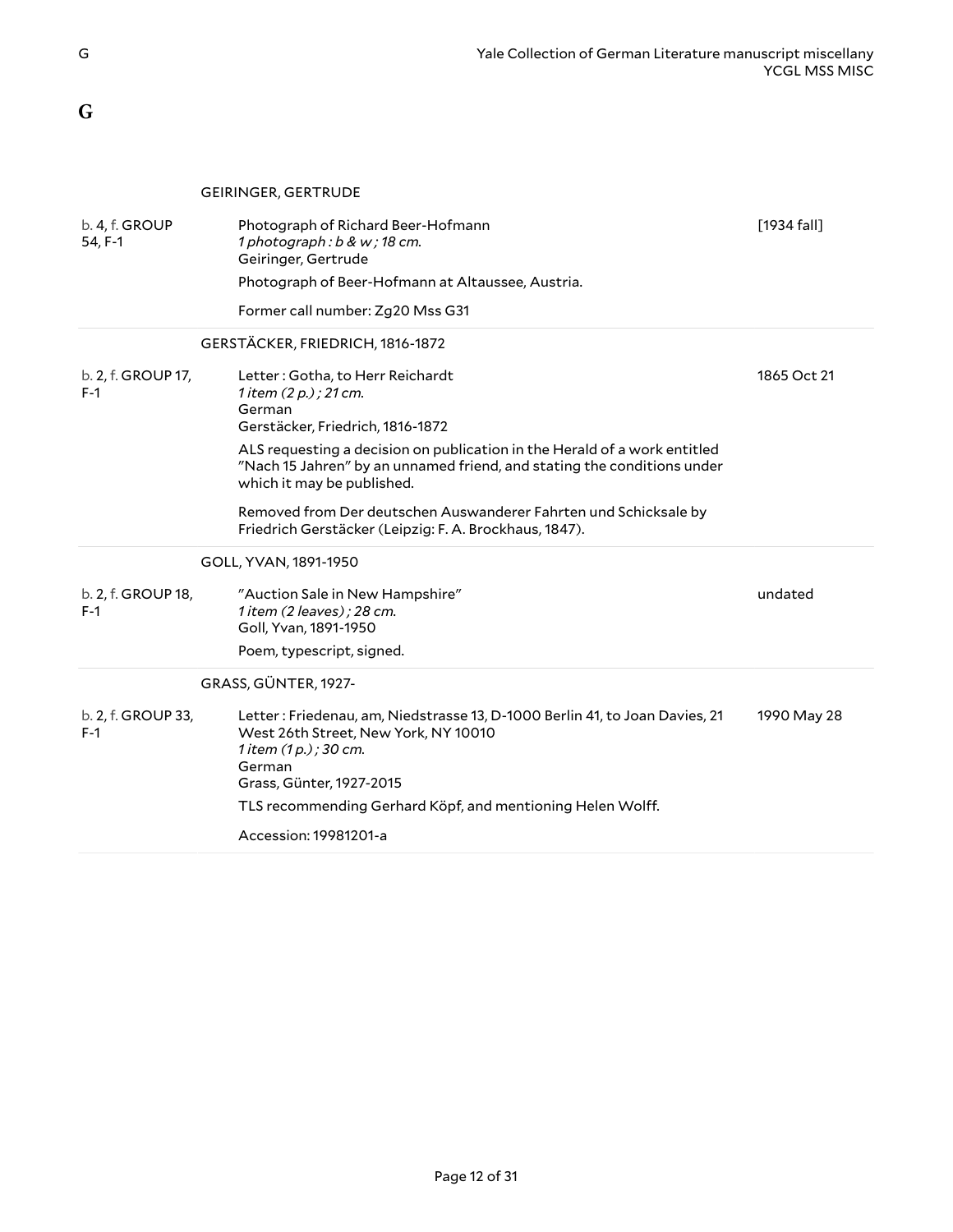<span id="page-12-0"></span>**H**

<span id="page-12-1"></span>HAGEDORN, EDUARD THEOBALT

<span id="page-12-2"></span>

| b. 1, f. GROUP 4,<br>$F-1$    | Notebook<br>1 v. ([34] p.); 10 x 13 cm.<br>German<br>Hagedorn, Eduard Theobalt<br>Holograph manuscript in several hands, including poetry, excerpts from<br>Goethe and Schiller, and financial notes.                                                                          | undated        |
|-------------------------------|--------------------------------------------------------------------------------------------------------------------------------------------------------------------------------------------------------------------------------------------------------------------------------|----------------|
|                               | HELL, THEODOR, 1775-1856                                                                                                                                                                                                                                                       |                |
| b. 2, f. GROUP 34,<br>$F - 4$ | Letter: Dresden, to Karl von La Roche, Weimar<br>1 item (2 p.) ; 26 cm.<br>German<br>Hell, Theodor, 1775-1856<br>ALS, with address leaf, signed "Winkler," concerning the German production<br>of the opera "La dama soldato."                                                 | 1830 Dec 20    |
|                               | Accession: 20030728-t                                                                                                                                                                                                                                                          |                |
| b. 2, f. GROUP 34,<br>$F-1$   | Letter: Desden, to an unidentified recipient<br>1 item $(1 p. )$ ; 13 x 19 cm.<br>German<br>Hell, Theodor, 1775-1856<br>ALS to "verehrter Freund," signed "K. Winkler," concerning contributions to<br>the Dresden Abend-Zeitung and to Penelope.<br>Accession: 19991115-i     | 1832 Apr 14    |
| b. 2, f. GROUP 34,<br>$F-2$   | Letter : to Louis Delâtre<br>1 item (1 folded sheet); 23 cm.<br>French<br>Hell, Theodor, 1775-1856<br>ALS, signed "Charles Winkler," discussing provision of a list of his works to<br>Delâtre.<br>Accession: 19991115-h                                                       | [18] 42 Nov 17 |
| b. 2, f. GROUP 34,<br>$F-3$   | Letter: Dresden, to an unidentified recipient<br>1 item $(1 p. )$ ; 22 cm.<br>German<br>Hell, Theodor, 1775-1856<br>ALS to "Ew. Wohlgebohren," signed "Karl Winkler," concerning articles<br>submitted to Household Words, edited by Charles Dickens.<br>Accession: 19991115-g | 1853 Mar 13    |

<span id="page-12-3"></span>HESSE, HERMANN, 1877-1962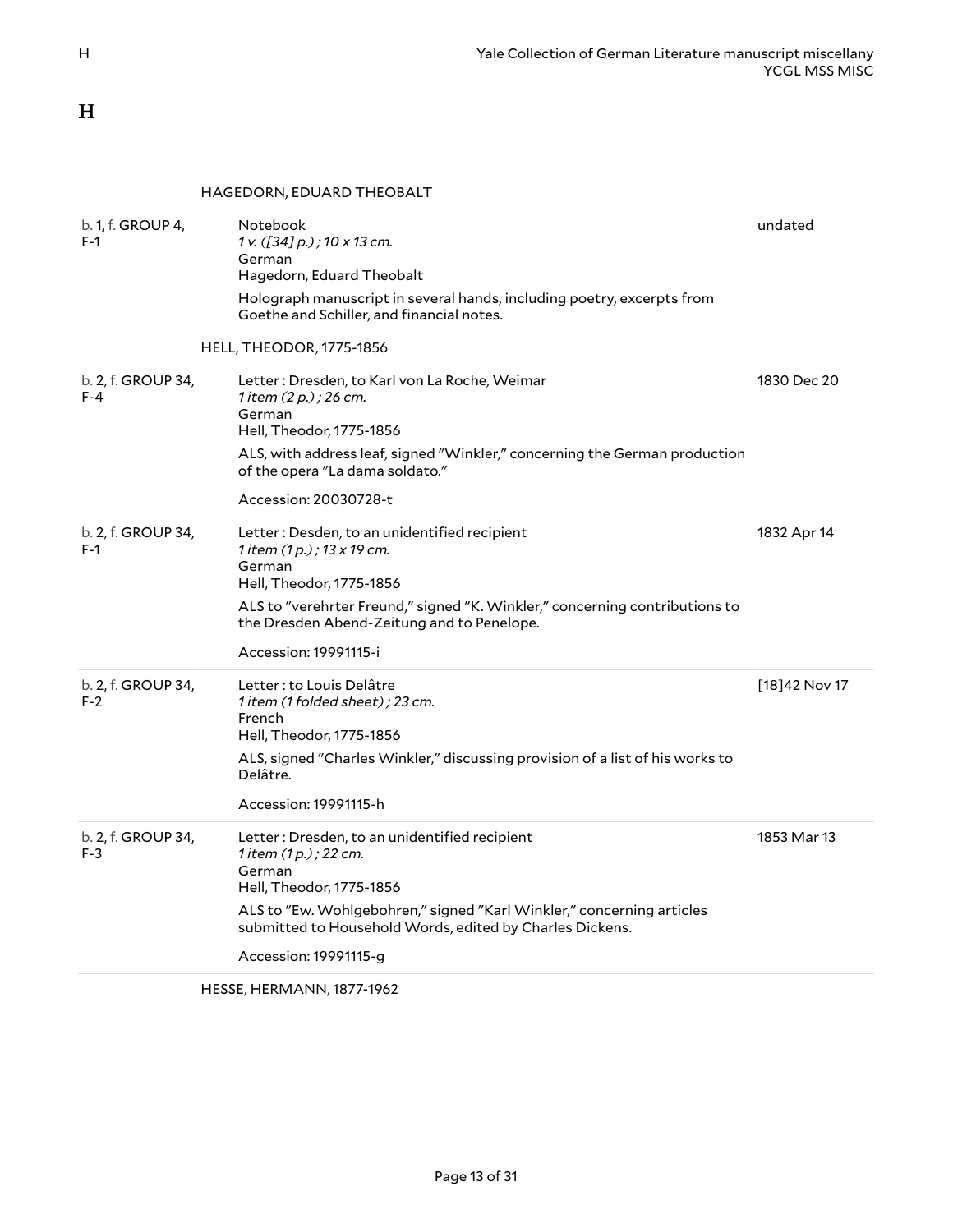#### HESSE, HERMANN, 1877-1962 (continued)

<span id="page-13-0"></span>

| b. 2, f. GROUP<br>28, F-1 | Letters: to Walter Meckauer<br>6 items.<br>German<br>Hesse, Hermann, 1877-1962<br>Three ANS, one with envelope, and three typed notes signed. Accompanied<br>by seven envelopes postmarked 1944-46, undated ANS with envelope,<br>postmarked 1946 Dec 10, shows reproduction of photograph of Hesse and<br>his grand-daughter. Two undated cards show view of Hesse's house at<br>Montagnola. | 1946, undated |
|---------------------------|-----------------------------------------------------------------------------------------------------------------------------------------------------------------------------------------------------------------------------------------------------------------------------------------------------------------------------------------------------------------------------------------------|---------------|
| b. 2, f. GROUP<br>28, F-2 | "Aus dem Glasperlenspiel"<br>1 item (6 p.) ; 30 cm.<br>Hesse, Hermann, 1877-1962<br>Poems, typescript carbon. Includes: "Aus Josef Knechts hinterlassenen<br>Schriften: Klage"; "Der letzte Glasperlenspieler"; "Ein Traum"; "Seifenblasen";<br>"Stufen (Gegenstueck zu 'Klage')"; "Das Glasperlenspiel."                                                                                     | undated       |
| b. 2, f. GROUP<br>28, F-3 | "Ein paar Gedanken aus meinen Schriften"<br>1 v. ([17] p.); 21 cm.<br>Hesse, Hermann, 1877-1962<br>Holograph manuscript in bound notebook. Inscribed to Bryher.                                                                                                                                                                                                                               | 1951          |
| b. 2, f. GROUP<br>28, F-4 | "In Sand geschrieben"<br>1 item (1 p.) ; 28 cm.<br>Hesse, Hermann, 1877-1962<br>Poem, typescript carbon. With manuscript note from Henri Peyre to Carl F.<br>Schreiber explaining that Peyre copied the poem from the 1947 Sep 27 issue<br>of Literatur und Kunst.                                                                                                                            | undated       |
| b. 2, f. GROUP<br>28, F-5 | "Kleiner Gesang"<br>1 item (1 folded sheet); 16 cm.<br>Hesse, Hermann, 1877-1962<br>Poem, typescript, signed, with watercolor drawing on cover. Envelope<br>addressed to "Mrs." Bryher.                                                                                                                                                                                                       | 1962 May      |
| b. 2, f. GROUP<br>28, F-6 | "Wanderer im Spätherbst"<br>1 item (2 folded sheets); 23 cm.<br>Hesse, Hermann, 1877-1962<br>Poem, typescript, corrected and signed, with watercolor drawing on front<br>cover and inscription to H.D. on inside back cover.                                                                                                                                                                  | 1956          |
| b. 2, f. GROUP<br>28, F-7 | "Zwei Gedichte"<br>1 v. ([12] leaves); 21 cm.<br>Hesse, Hermann, 1877-1962<br>Poems, holograph, in bound notebook. With "Alter Maler in der Werkstatt"<br>and "Licht der Frühe." Blank postcard of painting pasted down on inside front<br>cover and photograph of Hesse pasted down on inside back cover. Inscribed<br>to Bryher.                                                            | undated       |
| b. 2, f. GROUP<br>28, F-8 | "Zwölf Gedichte"<br>1 item (13 folded sheets); 23 cm.<br>Hesse, Hermann, 1877-1962<br>Poems, holograph, with watercolor drawings. Inscribed to Norman Holmes<br>Pearson. With typescript mimeograph sheet laid in.                                                                                                                                                                            | undated       |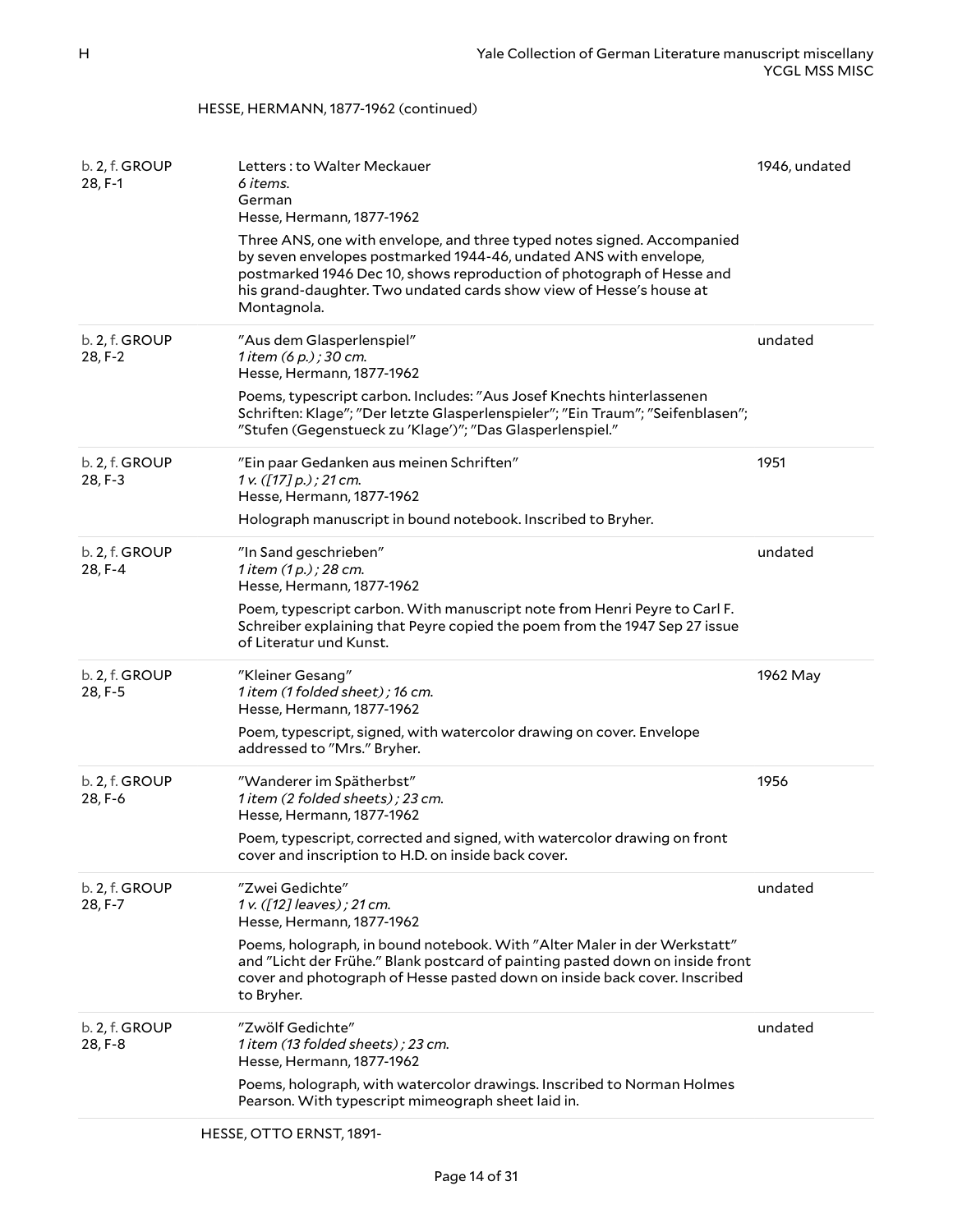#### <span id="page-14-3"></span><span id="page-14-2"></span><span id="page-14-1"></span><span id="page-14-0"></span>b. 3, f. GROUP 48, F-1 Frühling in Franken : Komödie in sieben Bildern / von Otto Ernst Hesse *1 v. ( 88 p.) ; 20 cm.* German Hesse, Otto Ernst, 1891- Typescript mimeograph, with printed title page (Berlin: Oesterheld, copyright 1933) and manuscript annotations; manuscript revisions laid in. On title page: Unverkäufliches Manuskript. Als Manuskript vervielfältigt. Preliminary page: Hergestellt durch Marita Hasenclever. Former call number: Zg20 Mss H59 [1933?] HITLER, ADOLF, 1889-1945 b. 2, f. GROUP 35, F-1 Greeting card : München, to an unidentified recipient *1 item (1 p.) ; 12 x 20 cm.* German Hitler, Adolf, 1889-1945 Printed Christmas card and New Year's greeting, with printed signature and stamp. Accession: 20021007-e 1940 Dec HOERSCHELMANN, ROLF VON b. 2, f. GROUP 27, F-1 Letter : Rouchi b. Marza, Villa Brugnoli, to Emma von Faber du Faur *1 item (4 p.) ; 18 cm.* German Hoerschelmann, Rolf von, 1885-1947 ALS thanking Faber du Faur for her hospitality. undated HOFMANNSTHAL, HUGO VON, 1874-1929 b. 3, f. GROUP 51, F-1 Letters : to Alfred Freiherr von Berger *9 items.* German Hofmannsthal, Hugo von, 1874-1929 9 autograph letters, signed. Accompanied by typed transcripts and photocopies of published letters. Former call number: Zg20 Mss H67 B892 [1892?]– [1904?],undated HUESSY, HANS R. b. 1, f. GROUP 3, F-1 "Goethes Politische Ansichten" *1 item (41 leaves) ; 28 cm.* Huessy, Hans R. Typescript manuscript, corrected. Title on folder cover: "Goethe: Seine Politischen Ansichten." Accession: 19860102-k undated HESSE, OTTO ERNST, 1891- (continued)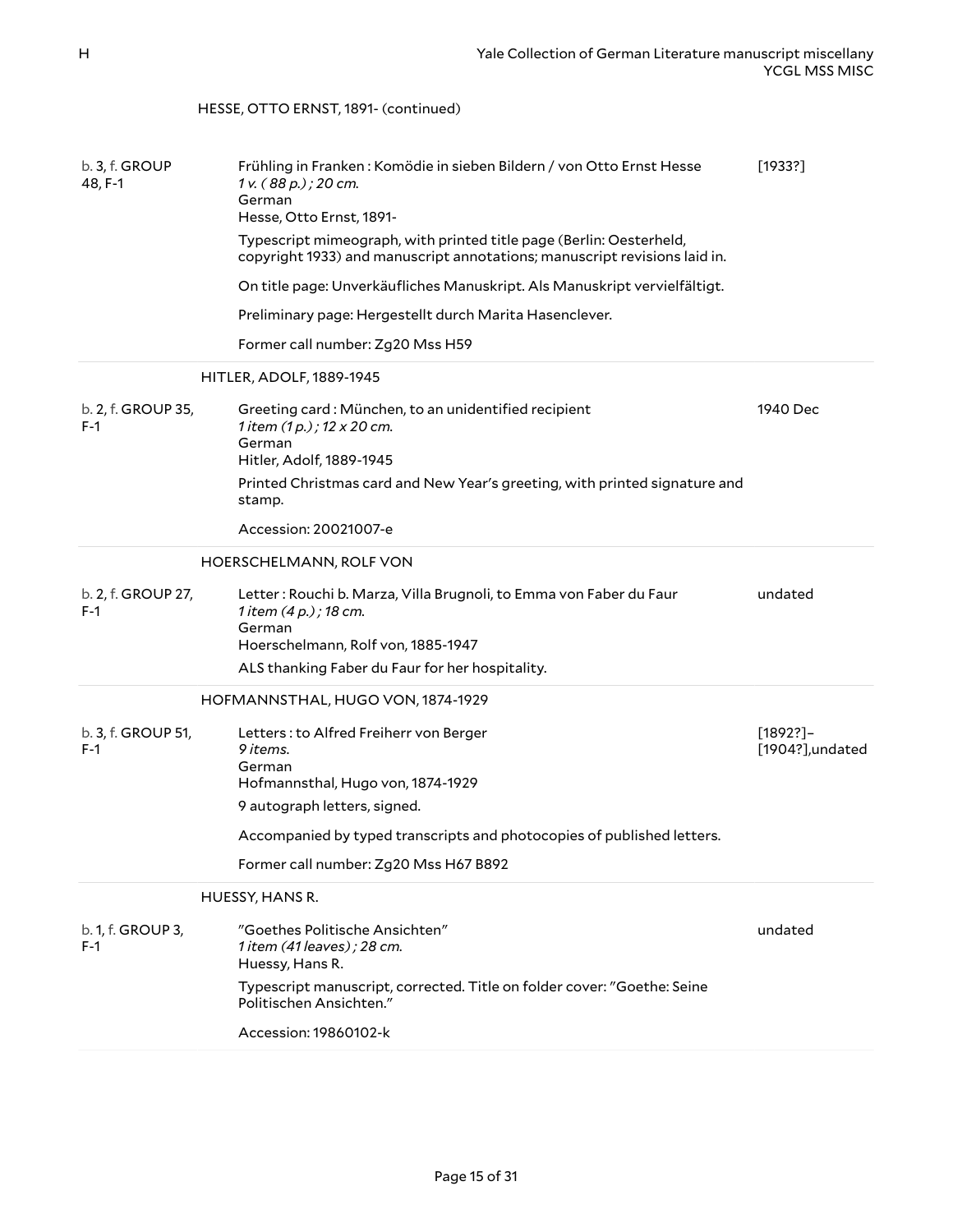### <span id="page-15-0"></span>**K**

### <span id="page-15-2"></span><span id="page-15-1"></span>KOHUT, GEORGE ALEXANDER, 1874-1933

<span id="page-15-4"></span><span id="page-15-3"></span>

| b. 2, f. GROUP<br>20, F-1   | Letter: 302 West 87th Street, [New York], to [Arthur Hubbell] Palmer,<br>Department of German Literature, Yale University, New Haven, Conn.<br>1 item (2 p.); 18 cm.<br>Kohut, George Alexander, 1874-1933                                                                                                       | 1917 Jun 4    |
|-----------------------------|------------------------------------------------------------------------------------------------------------------------------------------------------------------------------------------------------------------------------------------------------------------------------------------------------------------|---------------|
|                             | TLS, with envelope, asking Palmer to review Kohut's edition of Lessing's<br>Nathan the Wise.                                                                                                                                                                                                                     |               |
|                             | Removed from Nathan the Wise by Gotthold Ephraim Lessing (New York:<br>Block Publishing Company, 1917).                                                                                                                                                                                                          |               |
|                             | KOLB, ANNETTE, 1870-1967<br>Kolb, Annette, 1870-1967                                                                                                                                                                                                                                                             |               |
| b.5, f.2                    | Letter: 57 East 73rd Street, [New York, New York], to Hermann Broch                                                                                                                                                                                                                                              | 1943 December |
|                             | Material in German.                                                                                                                                                                                                                                                                                              | 24            |
|                             | Kolb, Annette, 1870-1967                                                                                                                                                                                                                                                                                         |               |
|                             | KRÜGER, HERMAN ANDERS, 1871-1945                                                                                                                                                                                                                                                                                 |               |
| b. 4, f. GROUP 53,<br>$F-1$ | Portrait of Herman Anders Krüger<br>$1$ print: $b$ & w; $14$ cm.<br>German<br>Krüger, Herman Anders, 1871-1945                                                                                                                                                                                                   | undated       |
|                             | Print, inscribed to an unidentified fellow scholar, possibly a member of the<br>Yale University Department of Germanic Languages faculty.                                                                                                                                                                        |               |
|                             | Accession: 46327                                                                                                                                                                                                                                                                                                 |               |
|                             | <b>KURT WOLFF VERLAG</b>                                                                                                                                                                                                                                                                                         |               |
| b. 3, f. GROUP 38,<br>$F-1$ | Letters: to Wilhelm Haas<br>10 items.<br>German<br>Kurt Wolff Verlag                                                                                                                                                                                                                                             | 1914-17       |
|                             | Eight TLS from Kurt Wolff Verlag and two APcS from Kurt Wolff. Letters<br>discuss a Rodin manuscript translation and the military effort against the<br>Serbs in Czechoslovakia, mentioning Mr. [Kurt] Wolff, Dr. Ramler, Sternheim,<br>Scheler, Hedwig Bergmann, René Schickele and others. Includes enevelope. |               |
|                             | Accession: 20030717-g                                                                                                                                                                                                                                                                                            |               |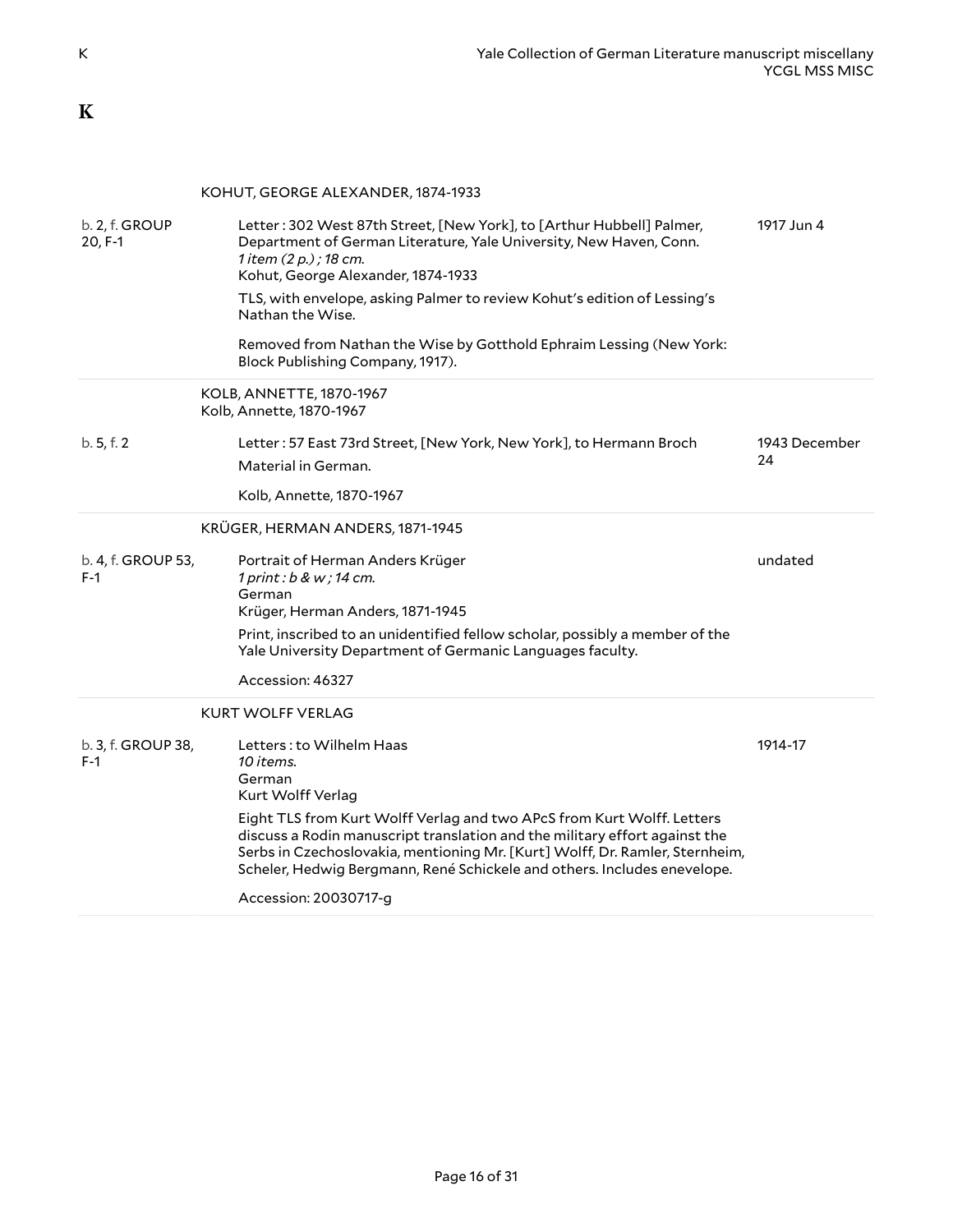#### <span id="page-16-1"></span>LENAU, NICOLAUS, 1802-1850

<span id="page-16-0"></span>b. 2, f. GROUP 21, F-1 Faust *1 item (2 p.) ; 27 cm.* German Lenau, Nicolaus, 1802-1850 Holograph fragment of scene entitled "Görg." Includes note of authentication, dated "7 Mai 1859," by Lenau's brother-inlaw, Ant.[on] X.[avier] Schurz.

undated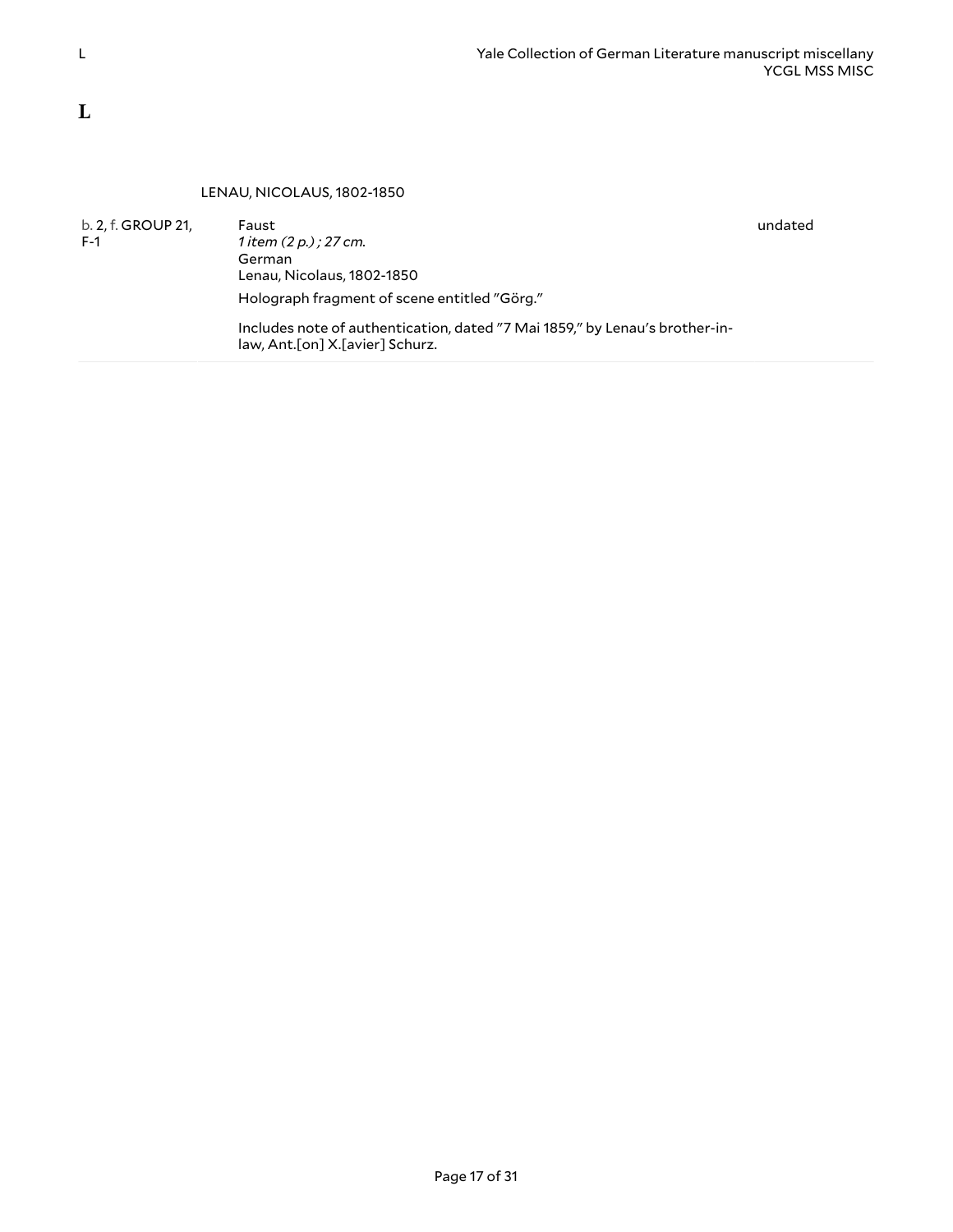### <span id="page-17-0"></span>**M**

#### <span id="page-17-2"></span><span id="page-17-1"></span>MANN, THOMAS, 1875-1955

<span id="page-17-3"></span>

| b. 3, f. GROUP 47,<br>$F-1$ | Autograph<br>1 item $(1 p. ) : 6 \times 12$ cm.<br>Art<br>Mann, Thomas, 1875-1955<br>Autograph clipped from note (not present), inscribed "with kindest personal<br>regards" and dated "Pacific Palisades, 3 Apr. 1950." Framed with printed<br>reproduction.<br>Accession: 30893                                                                                                                                                         | 1950 Apr 3 |
|-----------------------------|-------------------------------------------------------------------------------------------------------------------------------------------------------------------------------------------------------------------------------------------------------------------------------------------------------------------------------------------------------------------------------------------------------------------------------------------|------------|
|                             | MUMFORD, LEWIS, 1895-                                                                                                                                                                                                                                                                                                                                                                                                                     |            |
| b. 1, f. GROUP 9,<br>$F-1$  | Letters: New York<br>2 items.<br>Mumford, Lewis, 1895-1990<br>One TLS to [Hermann] Broch, dated 1941 Sep 15, concerning a luncheon<br>planned with Martha Foley and Beatrice Kaufman on the situation in France,<br>mentioning Janet Flanner, Kay Boyle, Hans Habe, Dr. Frank Kingdon and<br>others. One ALS to [Annemarie Meier-Graefe], addressed to "Dear Bush,"<br>concerning a debate with Sinclair Lewis.<br>Accession: 19950701-hw | 1941       |
|                             | MÜLLER, HANS VON, 1875-1944                                                                                                                                                                                                                                                                                                                                                                                                               |            |
| b. 2, f. GROUP 22,<br>$F-1$ | Letters: Berlin, to Hans Huth<br>15 items.<br>German<br>Müller, Hans von, 1875-1944<br>Six ALS, five ANS, and four autograph postcards signed. Includes four<br>envelopes.                                                                                                                                                                                                                                                                | 1910-29    |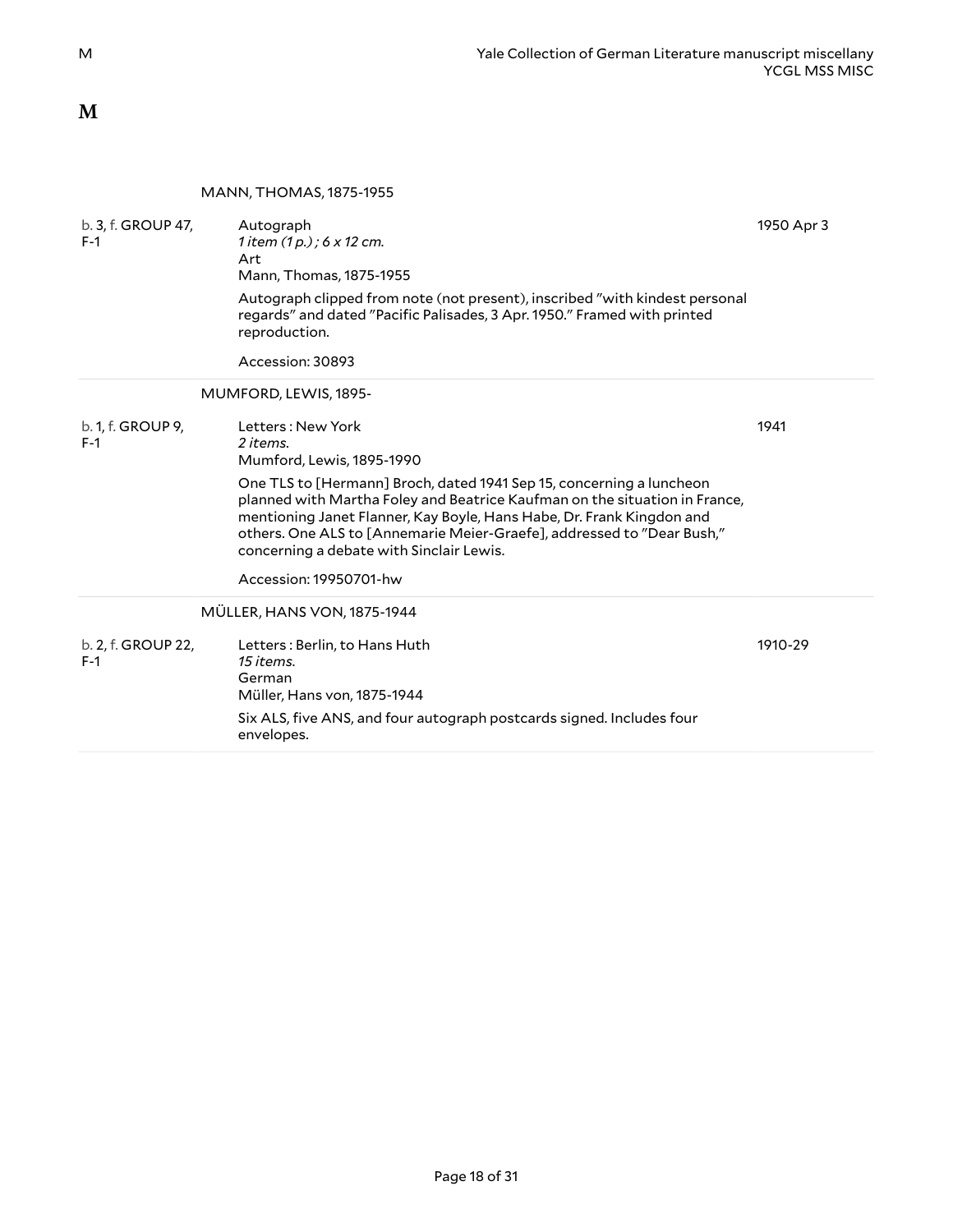<span id="page-18-0"></span>**N**

<span id="page-18-3"></span><span id="page-18-2"></span><span id="page-18-1"></span>

|                             | NADLER, JOSEF, 1884-1963                                                                                                                                                                                                |                |
|-----------------------------|-------------------------------------------------------------------------------------------------------------------------------------------------------------------------------------------------------------------------|----------------|
| b. 1, f. GROUP 2,<br>F-1    | Letters: Wien, to [Walter Rehm]<br>2 items.<br>German<br>Nadler, Josef, 1884-1963<br>Two TLS. Accompanied by typescript letter, dated 1988 Dec 21, from<br>Ingeborg Harms to Christa Sammons.<br>Accession: 19881221-be | 1957           |
|                             | NEUMANN, ROBERT, 1897-1975                                                                                                                                                                                              |                |
| b. 2, f. GROUP 32,<br>$F-1$ | Letter: House 14, Mooragh Detention Camp, Ramsey, Isle of Man, to<br>Hermann Broch, 11 Alexander Street, Princeton, N.J.<br>1 item (postcard) ; $9 \times 14$ cm.<br>Neumann, Robert, 1897-1975                         | [19]40 Jun 13  |
|                             | Autograph postcard signed regarding possible lecture tour in U.S.                                                                                                                                                       |                |
|                             | Accession: 19980813-c                                                                                                                                                                                                   |                |
|                             | NIEBUHR, MARCUS VON, 1817-1860                                                                                                                                                                                          |                |
| b. 2, f. GROUP 25,<br>$F-1$ | Letter: Char[lottenburg?], to an unidentified recipient<br>1 item (2 p.) ; 23 cm.<br>German<br>Niebuhr, Marcus von, 1817-1860<br>ALS to an unidentified senator concerning the possibility of undesirable               | [18] 54 Dec 13 |
|                             | elements entering the Irvingite sect [i.e. Catholic Apostolic Church].                                                                                                                                                  |                |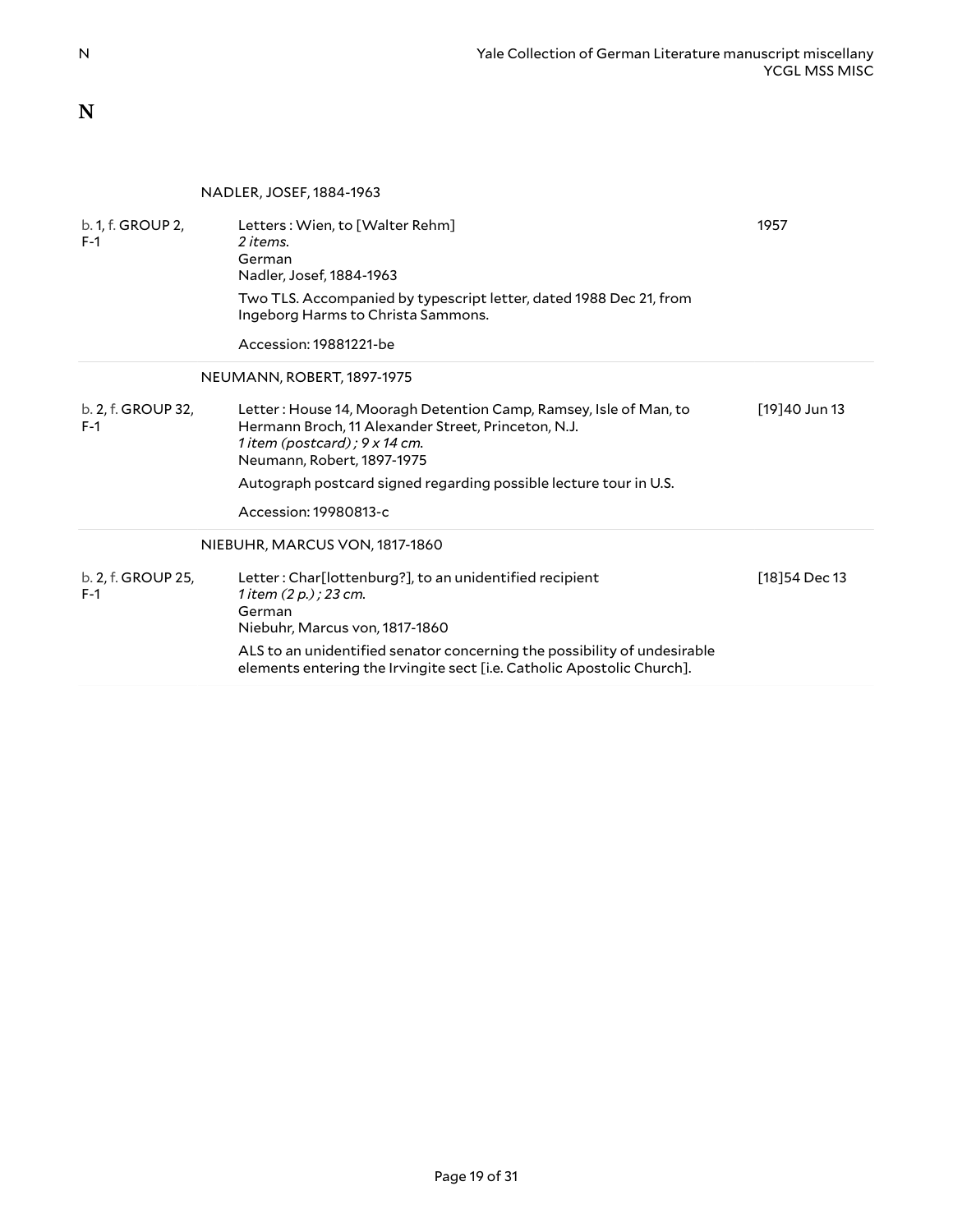#### <span id="page-19-1"></span>PANTHEON BOOKS

b. 1, f. GROUP 10,

F-1

Papers relating to history of Pantheon Books *1 folder.* Multiple languages; English; German

1942-62, undated

In English and German.

Pantheon Books

Papers include letters, contracts and manuscript notes. Letters include one TLS from Kurt Wolff to Kyrill Schabert, dated 1942 Oct 1, Schabert's reply, in carbon, and one TL carbon, dated 1962 Aug 10, from Paula Van Doren and Andre Schiffrin of Pantheon Books to Bennett Cerf and Donald Klopfer of Random House. Contracts and manuscript notes include: holograph manuscript production list for 1943-59; photocopy of typed contract, dated 1961 Jul 27, between Pantheon Books and Bollingen Foundation; undated press release; typed carbon history; and holograph notes.

Accession: 19961107-f

<span id="page-19-0"></span>**P**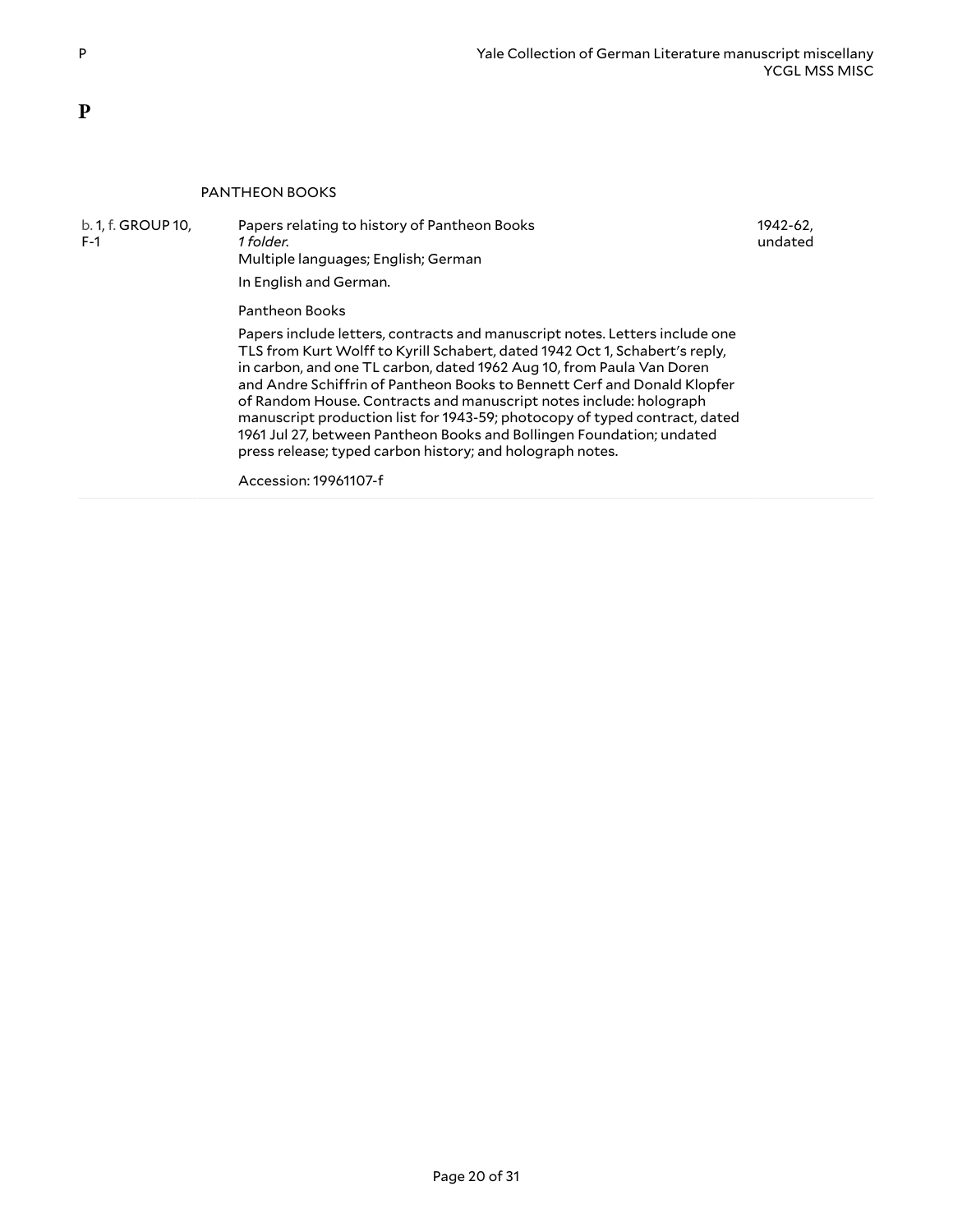<span id="page-20-0"></span>**S**

#### <span id="page-20-2"></span><span id="page-20-1"></span>SACHS, NELLY

<span id="page-20-5"></span><span id="page-20-4"></span><span id="page-20-3"></span>

| b. 1, f. GROUP 8,<br>$F-1$          | Letter: Bergsundsstrand 23, 11738 Stockholm, Sverige, to Jean Starr<br>Untermeyer, 235 East 73rd Street, New York<br>1 item (2 p.) ; 28 cm.<br>German<br>Sachs, Nelly<br>ALS, with address leaf, expressing thanks for a book. | [19]68 Oct 25           |
|-------------------------------------|--------------------------------------------------------------------------------------------------------------------------------------------------------------------------------------------------------------------------------|-------------------------|
|                                     | SAMMONS, JEFFREY L.<br>Sammons, Jeffrey L.                                                                                                                                                                                     |                         |
| b.5, f.3                            | Lecture notes                                                                                                                                                                                                                  | 1958-1959               |
|                                     | Material in German and English.                                                                                                                                                                                                |                         |
|                                     | Sammons, Jeffrey L.                                                                                                                                                                                                            |                         |
|                                     | SCHMIDT, MARGARETE                                                                                                                                                                                                             |                         |
| b. 2, f. GROUP<br>30, F-1           | Letter: to an unidentified recipient<br>1 item $(1 p. )$ ; 11 x 15 cm.<br>German<br>Schmidt, Margarete                                                                                                                         | 1960 Dec                |
|                                     | ALS (fragment), possibly to Hermann Hesse, regarding his work.                                                                                                                                                                 |                         |
|                                     | SCHÜBEL, THEODOR, 1925-                                                                                                                                                                                                        |                         |
| b. 2, f. GROUP 31,<br>$F-1$         | Note: Freiberg im Breisgau, to Hermann Hesse, Montagnola<br>1 item (postcard); $11 \times 15$ cm.<br>German<br>Schübel, Theodor, 1925-<br>Autograph postcard signed regarding Hesse's work.                                    | [19]61 Mar 29           |
|                                     | SEYDEL, GERHARD                                                                                                                                                                                                                |                         |
| b. 3, f. GROUP 49,<br>F-1           | Letters: to Yale University<br>4 items.<br>English<br>Seydel, Gerhard                                                                                                                                                          | 1949 April-<br>December |
|                                     | 4 typed letters, signed, about donations of manuscripts of his plays and<br>poems to the Yale University Library. One letter encloses copies of letters to<br>the New York Times.                                              |                         |
|                                     | Former call number: Zg20 Mss Se52 949                                                                                                                                                                                          |                         |
| b. 3, f. GROUP 49,<br>F-2-3, f. F-3 | Hadu und Hatto: Schauspiel in 3 Aufzugen<br>2 items.<br>German<br>Seydel, Gerhard                                                                                                                                              | 1947-1948               |
|                                     | Play, two versions, typescript carbon.                                                                                                                                                                                         |                         |
|                                     | Title from covers.                                                                                                                                                                                                             |                         |
|                                     | Former call number: Zg20 Mss Se52 947                                                                                                                                                                                          |                         |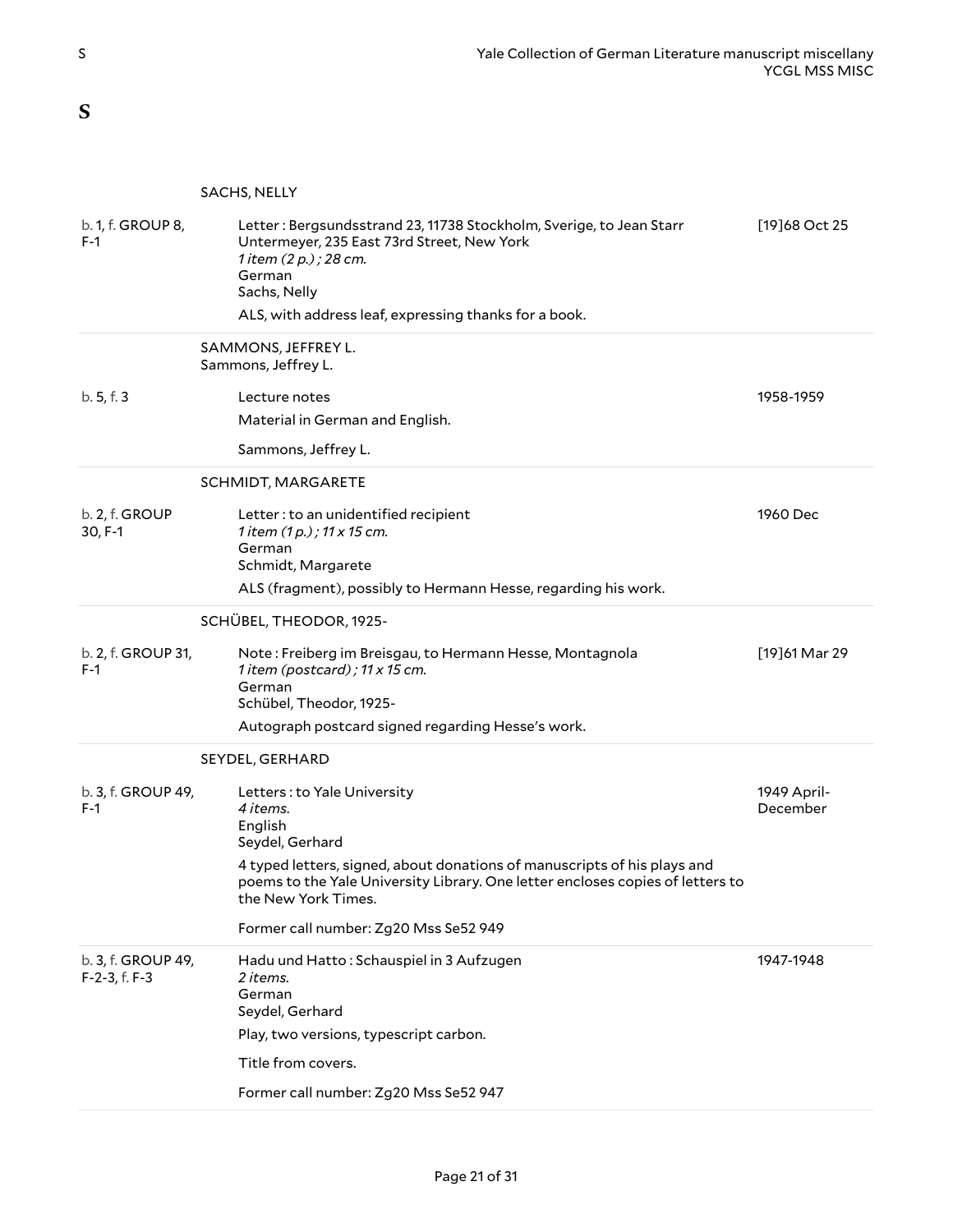#### b. 3, f. GROUP 49, F-4 Hamilcus : Drama in einem Aufzug *1 item (18 p.) ; 19 cm.* German Seydel, Gerhard Play, autograph manuscript. Title from cover. Accompanied by a typed transcript and notes about the play by "Dr. Pfeiffer," copy, typescript, signed by Seydel. Former call number: Zg20 Mss Se52 918 [1918] b. 3, f. GROUP 49, F-5 Konradin : Trauerspiel in vier Aufzugen *1 v. (123 p.) ; 35 cm.* German Seydel, Gerhard Play, autograph manuscript. Appended and laid in: poems, autograph manuscript, 1944 February-1949 March. Affixed to inside back cover: photograph of Seydel, with his wife, Lisa Seydel, and daughter, Ursula Seydel. Former call number: Zg20 Mss Se52 948 1948 summer b. 3, f. GROUP 49, F-6 Poems *4 items.* German Seydel, Gerhard Poems, autograph manuscript, signed. Titles: "Auf amerikanischem Ozean," "Ich hab's mit mir faustdick," "Prolog," and "Schlummerlied." Former call number: Zg20 Mss Se52 948 1949-1950 SORGE, SUSANNE M. b. 4, f. GROUP 56, F-1 Letters : Flüelen, Switzerland, to Albert Muenst, Einsiedeln, Switzerland *3 items.* German Sorge, Susanne M. 3 autograph letters, signed, about writings of Sorge's husband, Reinhard Johannes Sorge. Accompanied by 2 manuscript prayer cards, undated, in German and French. Former call number: Uncat Zg Ms 31 Accession: 19970917-ak 1924 Ocober– 1925 February

<span id="page-21-1"></span><span id="page-21-0"></span>STAIGER, EMIL, 1908-1987

SEYDEL, GERHARD (continued)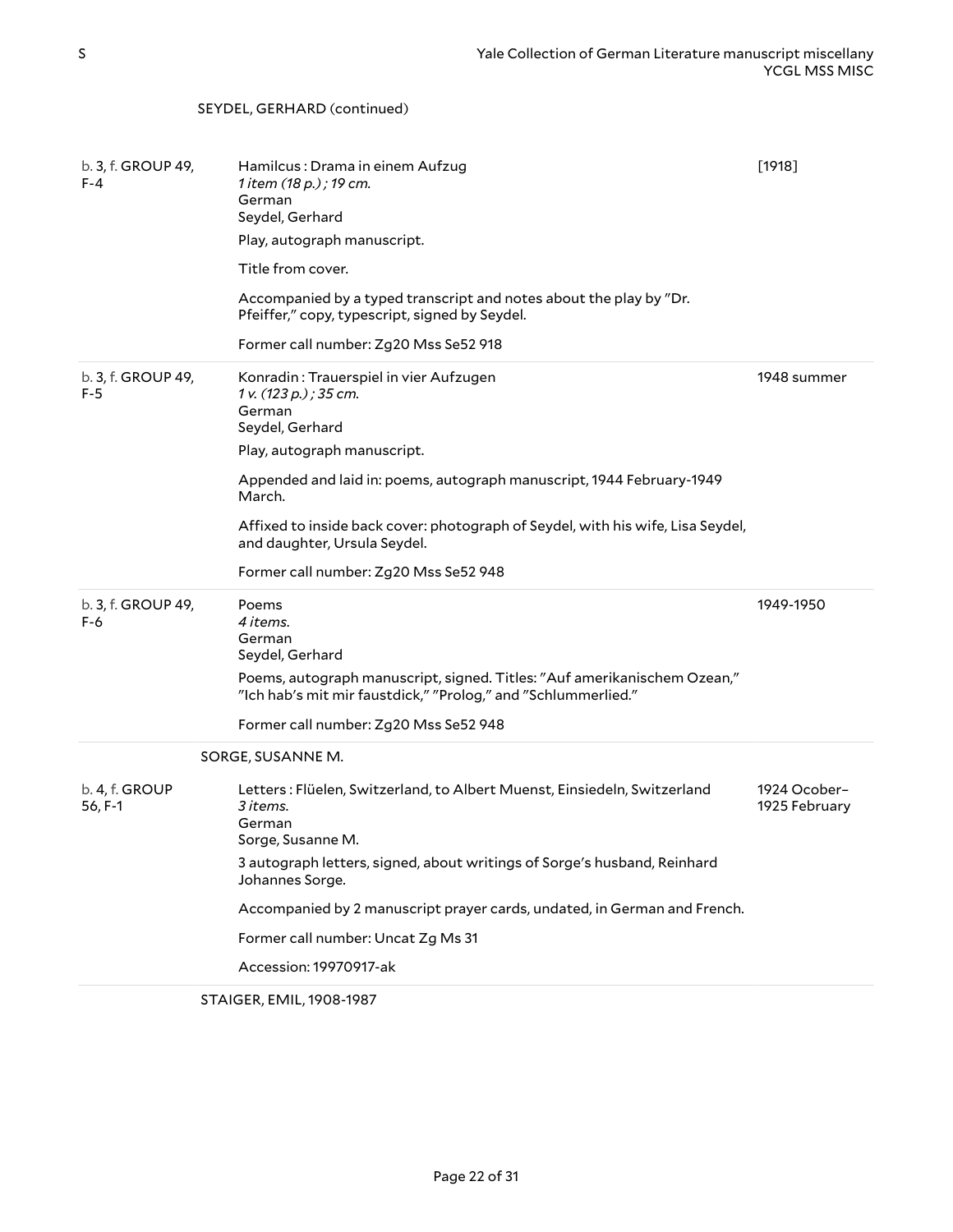#### STAIGER, EMIL, 1908-1987 (continued)

<span id="page-22-0"></span>

| b. 1, f. GROUP 1,<br>$F-1$ | Letter: Zürich 32 Witikonerstrasse 77, to [Walter] Rehm<br>1 item (2 p.) ; 30 cm.<br>German<br>Staiger, Emil, 1908-1987<br>TLS mentioning Goethe, Hölderlin, Kierkegaard and Heidegger.<br>Accompanied by typescript letter, dated 1988 Dec 21, from Ingeborg Harms<br>to Christa Sammons.<br>Accession: 19881221-bf | [19]49 Oct 11 |
|----------------------------|----------------------------------------------------------------------------------------------------------------------------------------------------------------------------------------------------------------------------------------------------------------------------------------------------------------------|---------------|
|                            | STERN'SCHES KONSERVATORIUM                                                                                                                                                                                                                                                                                           |               |
| b. 3, f. GROUP<br>44, F-1  | Receipt<br>1 item $(1 p. )$ ; 11 x 14 cm.<br>German<br>Stern'sches Konservatorium<br>Receipt made out to Fritz Klebbs for the month of March, 1919, signed.                                                                                                                                                          | 1919 Mar      |
|                            | Removed from Das Wedekindbuch: herausgegeben und mit einer<br>Monographie von Joachim Friedenthal (München: Georg Müller, 1914).                                                                                                                                                                                     |               |
|                            | Accession: 20040610-ct                                                                                                                                                                                                                                                                                               |               |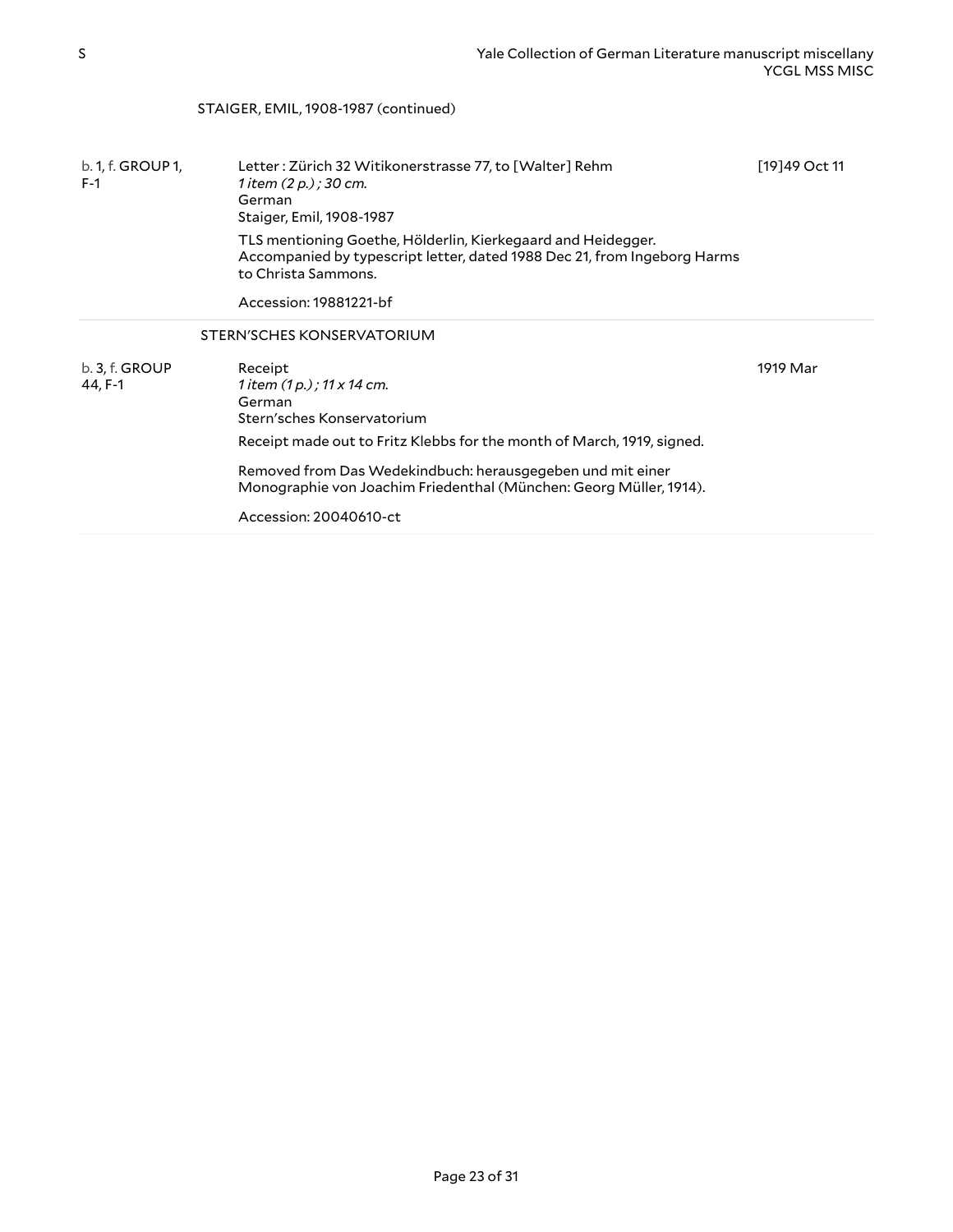## <span id="page-23-0"></span>**T**

#### <span id="page-23-2"></span><span id="page-23-1"></span>TORBERG, FRIEDRICH, 1908-1979

| b. 2, f. GROUP 19,<br>$F-1$ | "Die Einschlaeferung Noahs"<br>1 item (4 leaves); 28 cm.<br>Torberg, Friedrich, 1908-1979                                                                                                                                                                                     | undated       |
|-----------------------------|-------------------------------------------------------------------------------------------------------------------------------------------------------------------------------------------------------------------------------------------------------------------------------|---------------|
|                             | Typescript carbon excerpt, corrected, from Torberg's PPP: Pamphlete,<br>Parodien, Post Scripta, a parody of Thomas Mann's Joseph novels.                                                                                                                                      |               |
| b. 2, f. GROUP 19,<br>$F-2$ | "Sehnsucht Nach Altaussee"<br>1 item $(2 p. )$ ; 27 cm.<br>Torberg, Friedrich, 1908-1979                                                                                                                                                                                      | 1942          |
|                             | Poem, typescript, written for Gertrude Geiringer.                                                                                                                                                                                                                             |               |
|                             | <b>TUREL, ADRIEN, 1890-1957</b>                                                                                                                                                                                                                                               |               |
| b. 3, f. GROUP 42,<br>$F-1$ | Papers<br>4 items.<br>German<br>Turel, Adrien, 1890-1957                                                                                                                                                                                                                      | 1954, undated |
|                             | Papers include: one ALS from Turel to "Herr D. Kutter"; one page of text<br>relating to Dante and Hamlet, typescript, possibly excerpted from Turel's<br>Eros Demiurgos; printed dealer's list for Turel's Ecce Superhomo, including<br>other titles; and a catalog fragment. |               |
|                             | Accession: 20051201-y                                                                                                                                                                                                                                                         |               |
|                             |                                                                                                                                                                                                                                                                               |               |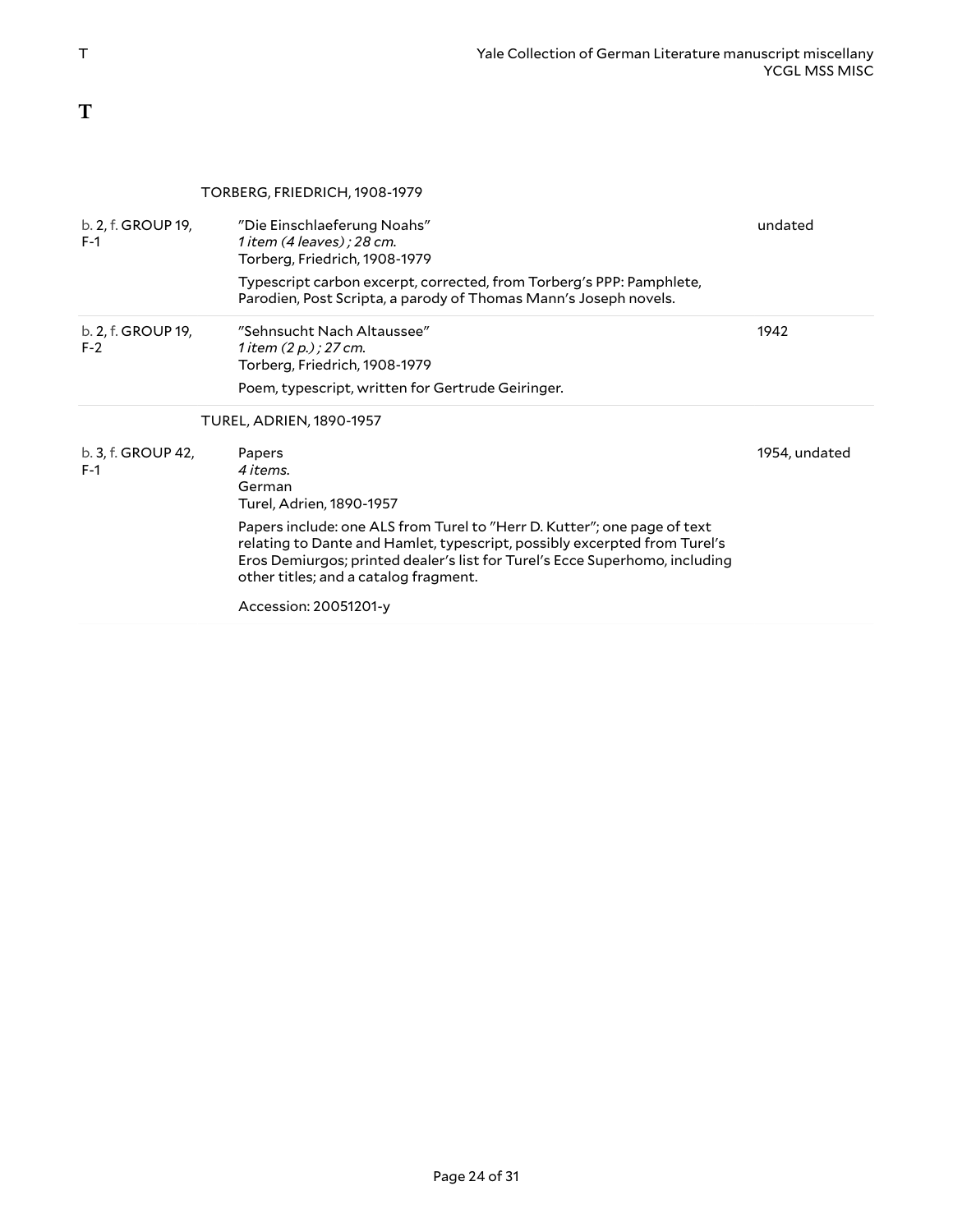<span id="page-24-0"></span>**U**

#### <span id="page-24-1"></span>UNIDENTIFIED

<span id="page-24-2"></span>

| b. 2, f. GROUP 29,<br>$F-1$   | Pharmaceutical recipe<br>1 item (1 p.) ; 10 x 14 cm.<br>German<br>Unidentified<br>Manuscript from late 18th or early 19th century.                                                                                                                                                                                                                                                                                                                                                       | undated                      |
|-------------------------------|------------------------------------------------------------------------------------------------------------------------------------------------------------------------------------------------------------------------------------------------------------------------------------------------------------------------------------------------------------------------------------------------------------------------------------------------------------------------------------------|------------------------------|
| b. 2, f. GROUP 29,<br>$F-2$   | Note reporting on politcal meeting about the King of Frankfurt<br>1 item (1 p.) ; 10 x 13 cm.<br>German<br>Unidentified<br>Manuscript from late 18th or early 19th century.                                                                                                                                                                                                                                                                                                              | undated                      |
| b. 2, f. GROUP 29,<br>$F-3$   | "Elegy on the Death of Werter"<br>1 item (2 p.) ; 33 cm.<br>Unidentified<br>Poem, manuscript, concerning Goethe's Sorrows of Young Werther.<br>Accession: 19980319-g                                                                                                                                                                                                                                                                                                                     | [ca. 1785]                   |
| b. 2, f. GROUP 29,<br>$F - 4$ | Papers relating to Johann Wolfgang von Goethe<br>4 items.<br><b>OS</b><br>German<br>Unidentified<br>Papers include one autograph manuscript horoscope, in an unidentified<br>hand, for Goethe on his birthdate; two family trees of the Textor and Goethe<br>families, one autograph manuscript, dated 1880 and in an unidentified hand,<br>and one typed (copy); and one typescript letter, dated 1925, from the Goethe<br>Museum in Frankfurt to Mrs. Hans Textor.<br>Accession: 41069 | 1880-1925,<br>undated        |
| b. 2, f. GROUP 29,<br>F-5     | Notes on philosophy<br>1 item (3 l.) 28 cm.<br>Manuscript in an unidentified hand.<br>Source unknown.                                                                                                                                                                                                                                                                                                                                                                                    | <b>T</b> circa<br>1950-2000] |
|                               | UNTERMEYER, JEAN STARR, 1886-1970                                                                                                                                                                                                                                                                                                                                                                                                                                                        |                              |
| b. 1, f. GROUP 7,<br>$F-1$    | $^{\prime\prime}$ Remember me to the three children I love best $^{\prime\prime}$<br>1 item (1 p.) ; 28 cm.<br>Untermeyer, Jean Starr, 1886-1970<br>Poem, typescript carbon, corrected, with "Finney Farm, Croton" at head.                                                                                                                                                                                                                                                              | [19] 47 Dec 18               |
| b. 1, f. GROUP 7,<br>$F-2$    | "The Call"<br>1 item (1 p.) ; 28 cm.<br>Untermeyer, Jean Starr, 1886-1970<br>Poem, typescript, signed. Translation of "Berufung," dated 1913 on verso, by<br>Uriel Birnbaum. Removed from Eine Auswahl by Uriel Birnbaum (Amsterdam:<br>Erasmus Buchhandlung, 1957).                                                                                                                                                                                                                     | undated                      |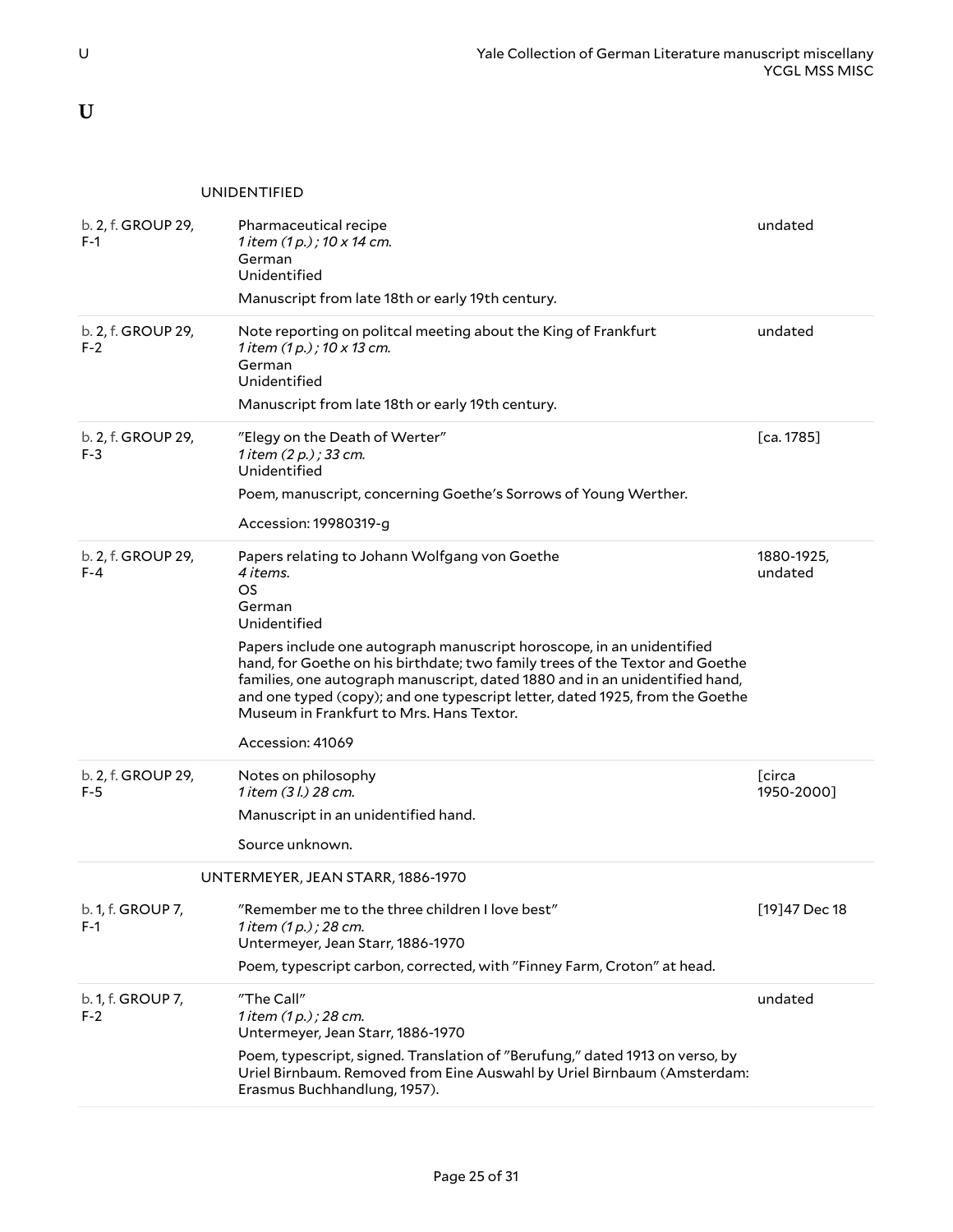### UNTERMEYER, JEAN STARR, 1886-1970 (continued)

<span id="page-25-0"></span>

| b. 1, f. GROUP 7,<br>$F-3$ | "The Gift Unlooked-For"<br>1 item $(1 p.)$ ; 28 cm.<br>Untermeyer, Jean Starr, 1886-1970<br>Poem, typescript, corrected and signed. Translation of poem by Uriel<br>Birnbaum.<br>Removed from Eine Auswahl by Uriel Birnbaum (Amsterdam: Erasmus<br>Buchhandlung, 1957). | undated       |
|----------------------------|--------------------------------------------------------------------------------------------------------------------------------------------------------------------------------------------------------------------------------------------------------------------------|---------------|
|                            | URZIDIL, JOHANNES, 1896-1970                                                                                                                                                                                                                                             |               |
| b. 1, f. GROUP 6,<br>$F-1$ | Letters: Apartment 6-E, 83-39 116th Street, Richmond Hill 18, New York, to<br>Hans Demetz<br>2 items.<br>Urzidil, Johannes, 1896-1970<br>Two ALS, dated 1962 Dec 19 and 1963 Dec 27. In German.<br>Accession: 19911210-a                                                 | 1962-63       |
| b. 1, f. GROUP 6,<br>$F-2$ | Letters: to Jean [Starr Untermeyer]<br>2 items.<br>Urzidil, Johannes, 1896-1970<br>One ALS, dated 1958 Mar 15, expressing gratitude for a generous appraisal of<br>an unidentified book, and one undated postcard, holograph, signed.<br>Removed from unidentified book. | 1958, undated |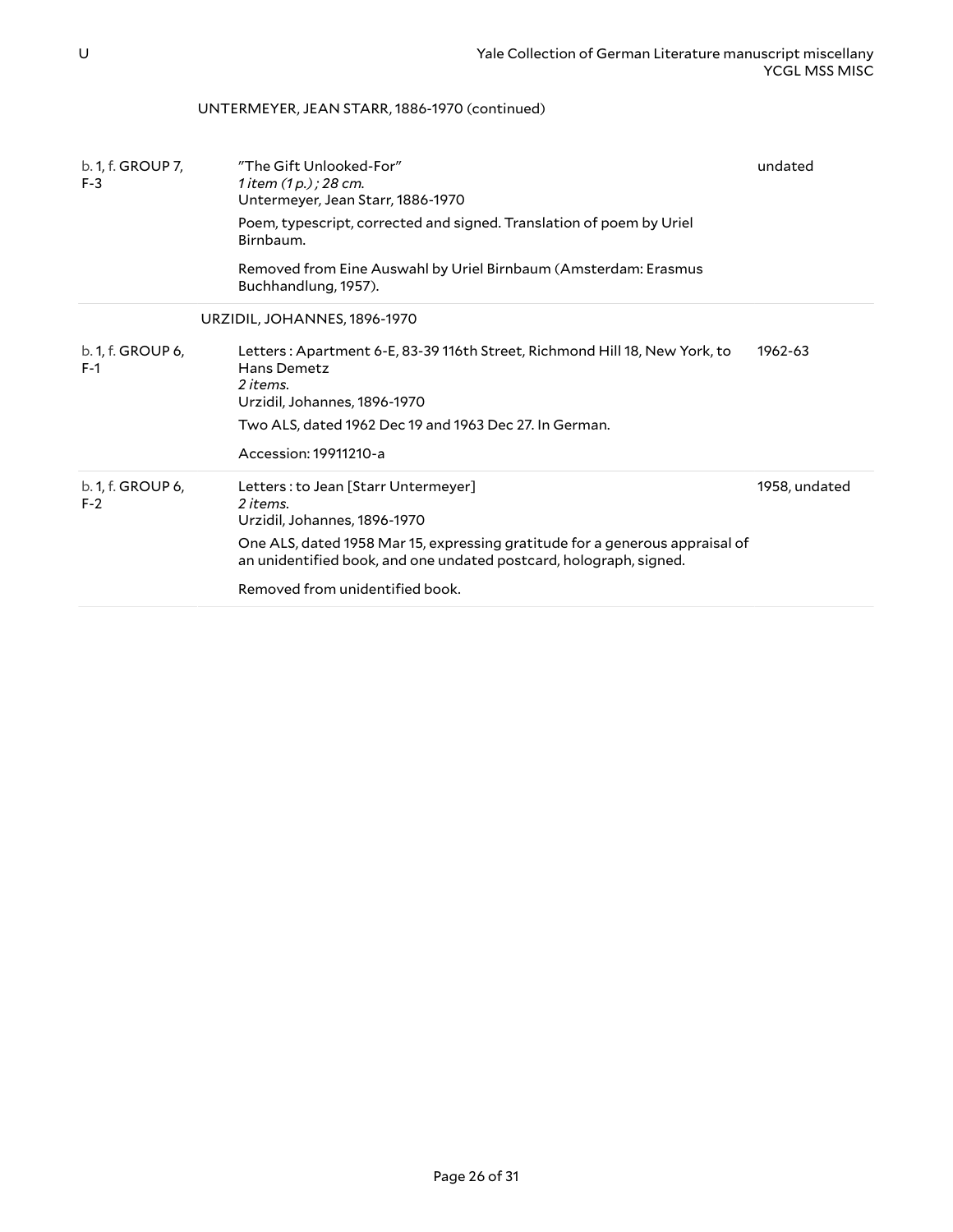### <span id="page-26-0"></span>**V**

#### <span id="page-26-1"></span>VAGTS, ALFRED, 1892-1986 b. 3, f. GROUP 50, F-1 Correspondence about Dadaism *6 items.* Multiple languages; English; German In English and German. Vagts, Alfred, 1892-1986 Correspondence with Letitia Chamberlain and Lee J. Lockwood, accompanied by copies of excerpts from Vagts's diary, typescript, about Dadaism. Former call number: Zg20 Mss V132 1957 March-November b. 3, f. GROUP 50, F-2 "Notebook of Alfred Vagts, Yale Graduate School, 1924-1925, first post-World War I exchange student from Germany" *1 item ([25] l.) ; 28 cm.* German Vagts, Alfred, 1892-1986 Typed transcript, photocopy. Title from caption. Former call number: Zg20 Mss V132 undated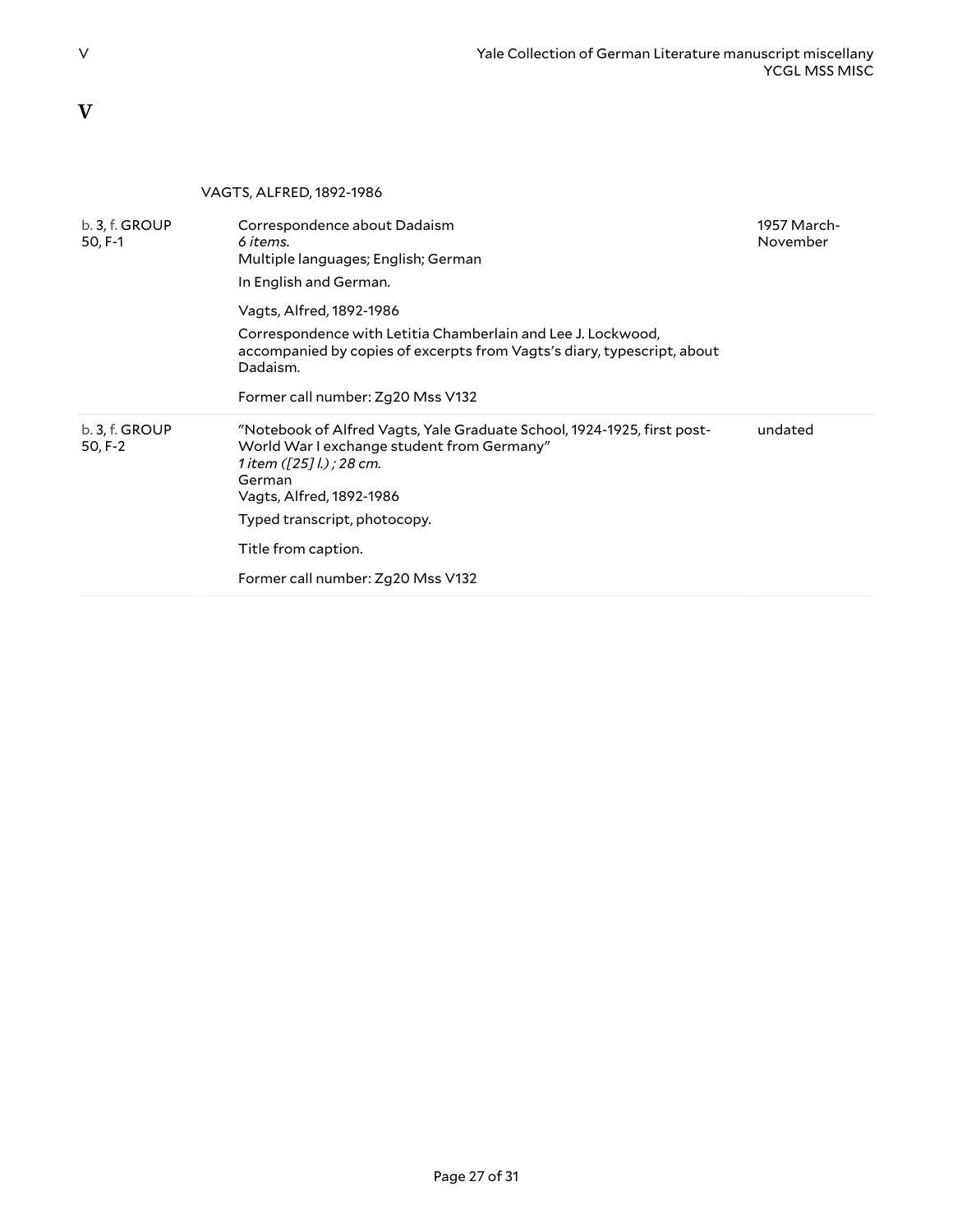<span id="page-27-0"></span>**W**

#### <span id="page-27-2"></span><span id="page-27-1"></span>WERNER, CARL, 1919-

| b. 2, f. GROUP 23,<br>$F-1$ | "Spiessegesellen tragen graue Haut"<br>1 item (42 leaves) ; 30 cm.<br>Werner, Carl, 1919-                                                                                                                                       | undated |
|-----------------------------|---------------------------------------------------------------------------------------------------------------------------------------------------------------------------------------------------------------------------------|---------|
|                             | Poem, typescript carbon, corrected. Accompanied by a descriptive summary,<br>typescript carbon, and a note with Werner's address.                                                                                               |         |
|                             | WILDER, THORNTON, 1897-1975                                                                                                                                                                                                     |         |
| b. 1, f. GROUP 11,<br>$F-1$ | Letters: to Hermann Broch<br>7 items.<br>Wilder, Thornton, 1897-1975                                                                                                                                                            | 1939-42 |
|                             | Seven ALS discussing work, the theater and literature, including the work of<br>Frederico García Lorca, Robert Musil and Franz Blei, and mentioning Mabel<br>Dodge Luhan, "Dr. Preminger," "Dr. Horch," James Joyce and others. |         |
|                             | Accession: 19950701-hx                                                                                                                                                                                                          |         |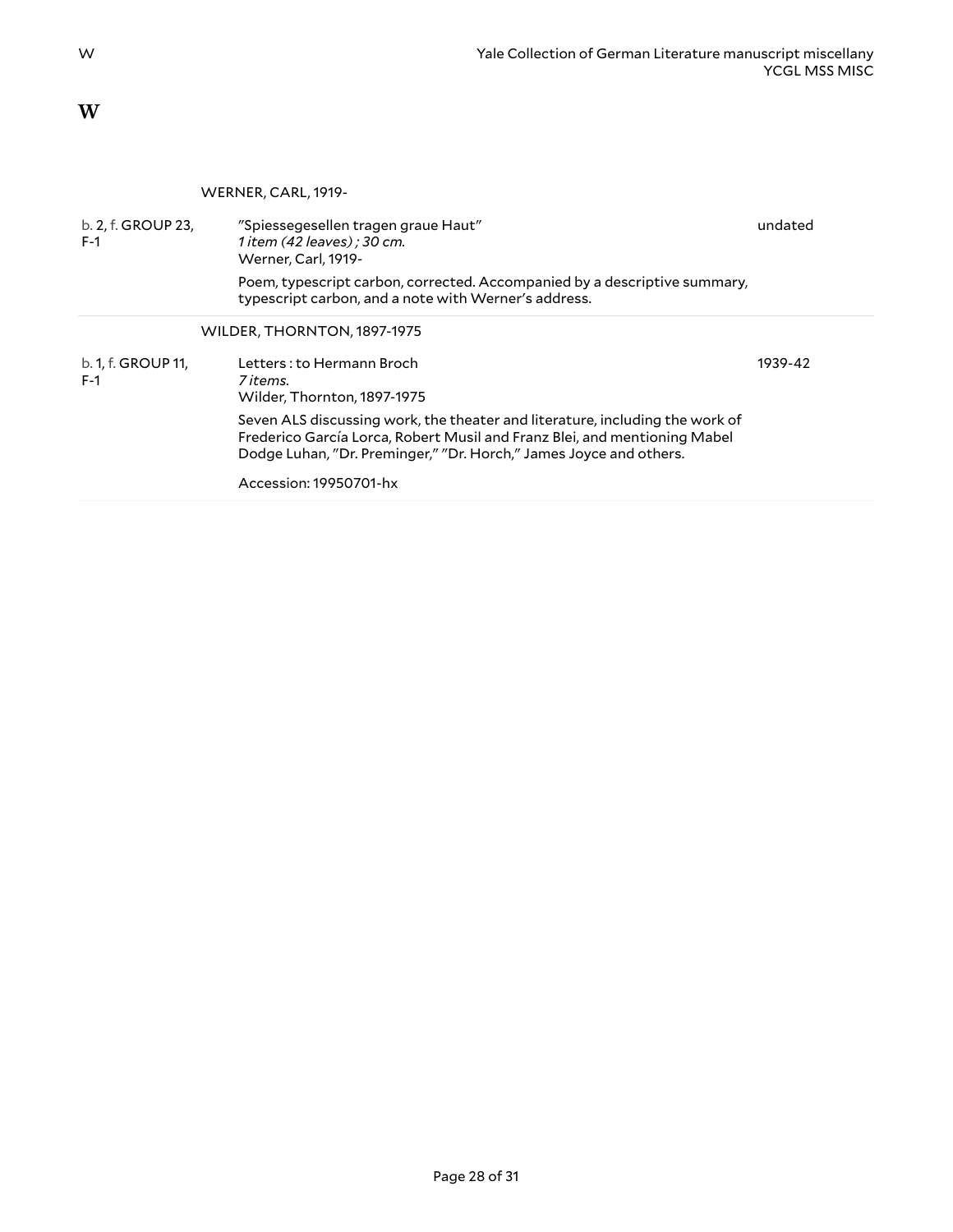### <span id="page-28-0"></span>**Y**

#### <span id="page-28-1"></span>YALE UNIVERSITY. DEPT. OF GERMANIC LANGUAGES b. 4, f. GROUP 55, F-1 "German Syllabus : for German 15 and German 25 : 55/6 / prepared by members of the German Department, Yale University" *1 v. (140 l.) ; 29 cm.* Multiple languages; English; German In English and German. [1955-1956?]

Yale University. Department of Germanic Languages

Textbook, typescript mimeograph, for a beginning course in German, based on United States Armed Forces intensive language training.

Former call number: Zg20 Mss Y17

Accession: 46324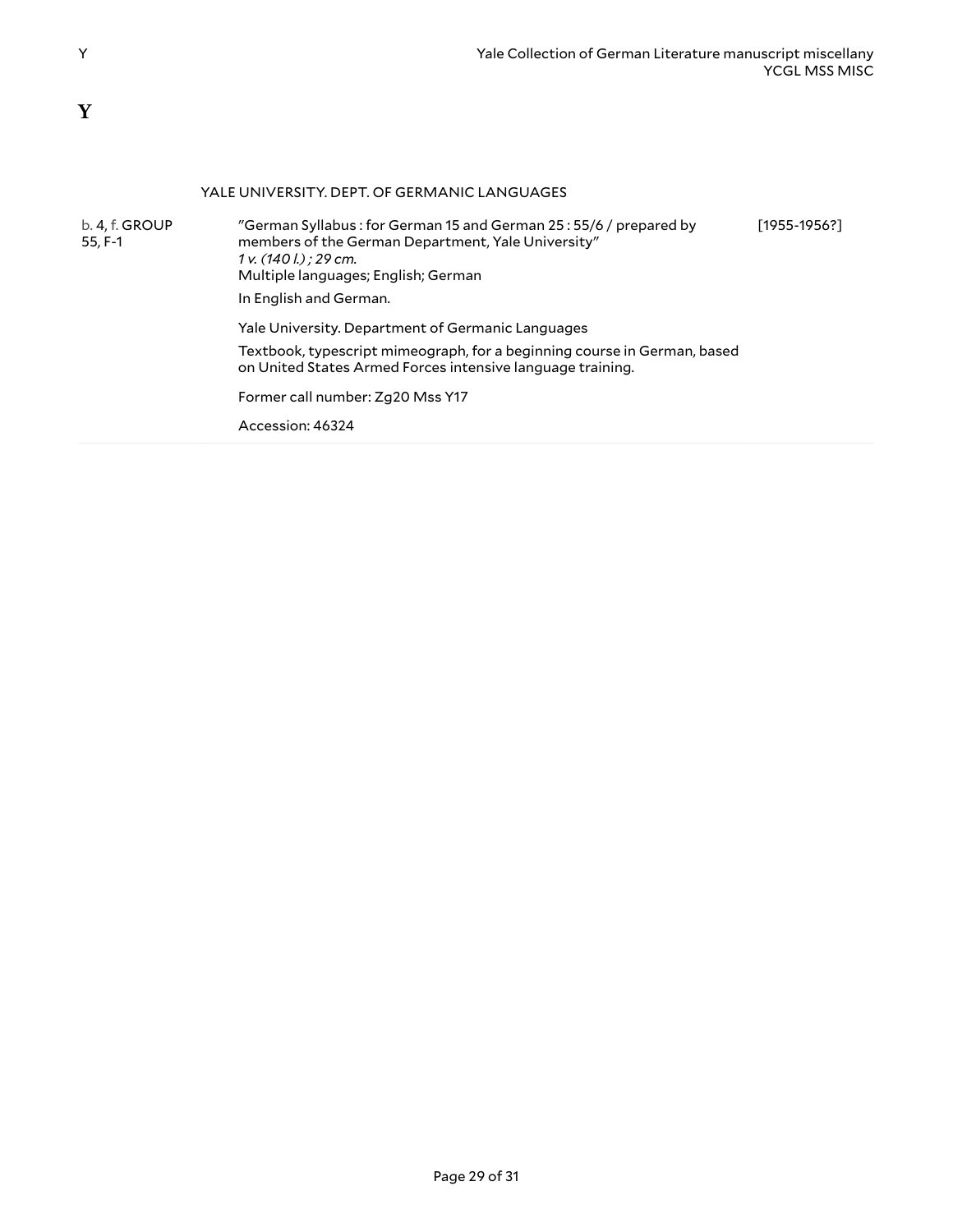<span id="page-29-0"></span>**Z**

#### <span id="page-29-1"></span>ZWEIG, STEFAN, 1881-1942

| b. 2, f. GROUP 24,<br>$F-1$   | Letters: to Carl F. Schreiber<br>2 items.<br>German<br>Zweig, Stefan, 1881-1942<br>Two TLS, dated 1932 Jun 8 and 1934 Jun 23. With two carbons of letters from<br>Schreiber to Zweig, dated 1932 May 19 and 1932 Aug 17, and one TL from<br>Zweig's secretary to Schreiber, dated 1932 Feb 27, enclosing typescript copy<br>of letter, dated 1930 Apr 30, from F. W. Kaufmann to Zweig. | 1932, 1934 |
|-------------------------------|-----------------------------------------------------------------------------------------------------------------------------------------------------------------------------------------------------------------------------------------------------------------------------------------------------------------------------------------------------------------------------------------|------------|
| b. 2, f. GROUP 24,<br>$F-2$   | "Vorbeigehen an Weininger"<br>$1$ item $(5$ leaves); 29 cm.<br>Zweig, Stefan, 1881-1942<br>Holograph manuscript, corrected, concerning Otto Weininger.                                                                                                                                                                                                                                  | undated    |
| b. 2, f. GROUP 24,<br>$F-3$   | "Kleine Reise nach Brasilien"<br>1 item (52 p.) ; 26 cm.<br>German<br>Zweig, Stefan, 1881-1942<br>Autograph manuscript of an account of the author's voyage to Brazil.                                                                                                                                                                                                                  | 1936       |
| b. 2, f. GROUP 24,<br>$F - 4$ | Preface to "The Jewish Contribution to Civilization"<br>1 item (52 p.) ; 26 cm.<br>German<br>Zweig, Stefan, 1881-1942<br>Typescript, corrected. Accompanied by 3 TLS to Charles A. Stonehill relating<br>to the translation of the preface into English.                                                                                                                                | 1939       |